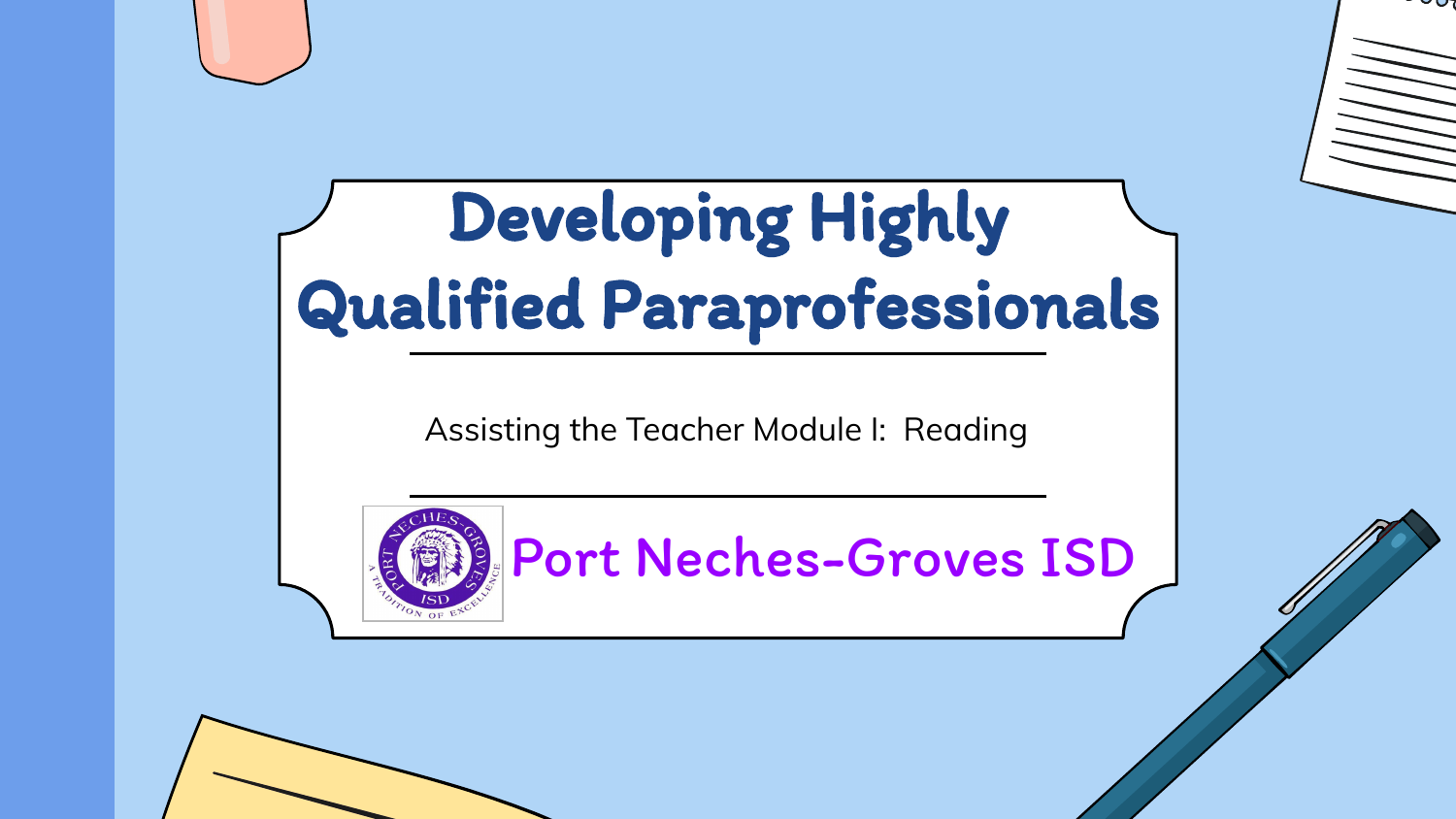#### Reading Objectives

To meet the requirements of NCLB by developing highly qualified paraprofessional who possess

- Knowledge of, and ability to assist in highly qualified reading instruction
- Teach the components of reading instruction and reading development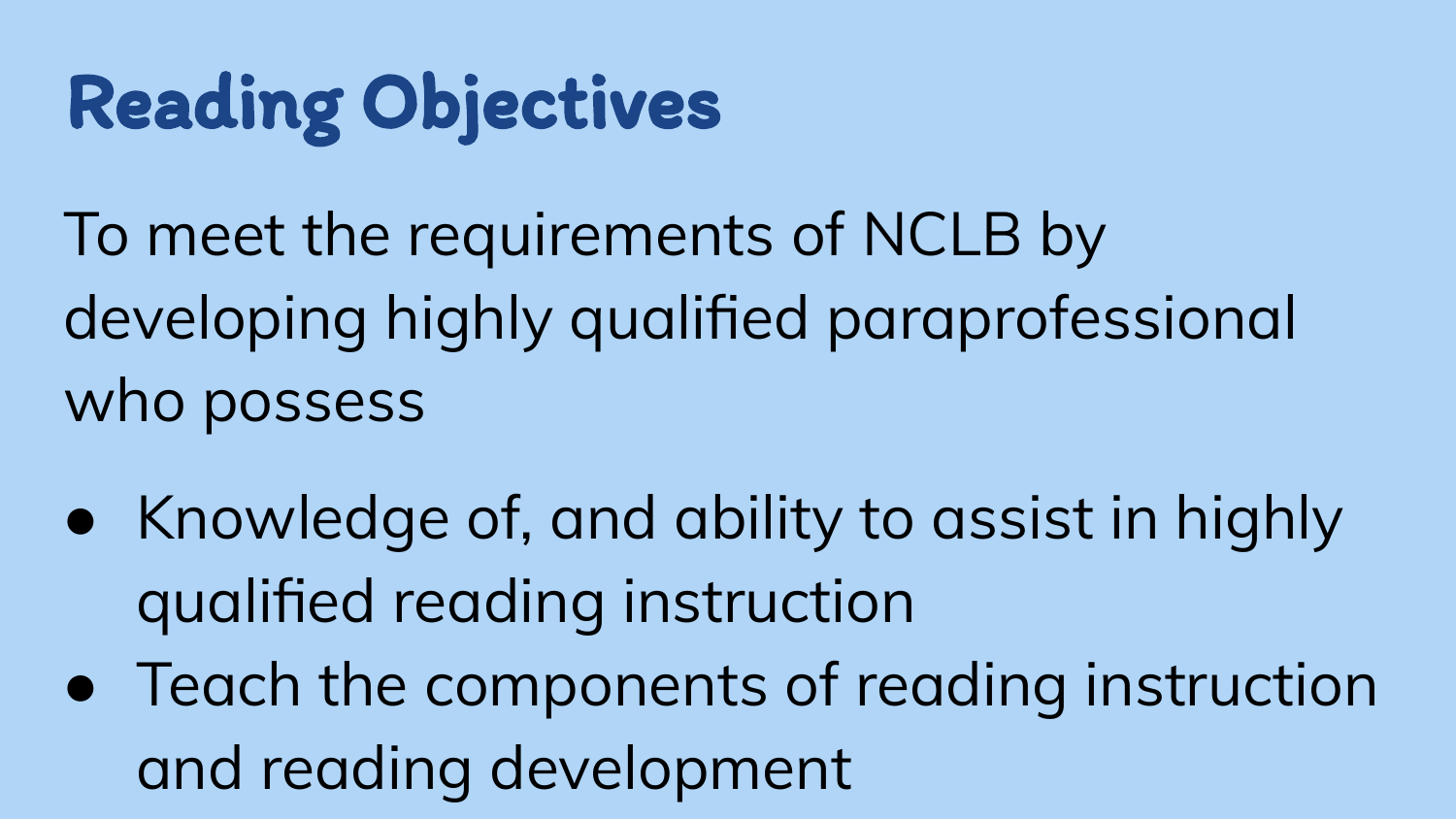#### Good Readers/Striving Readers

#### Good Readers **Striving Readers**

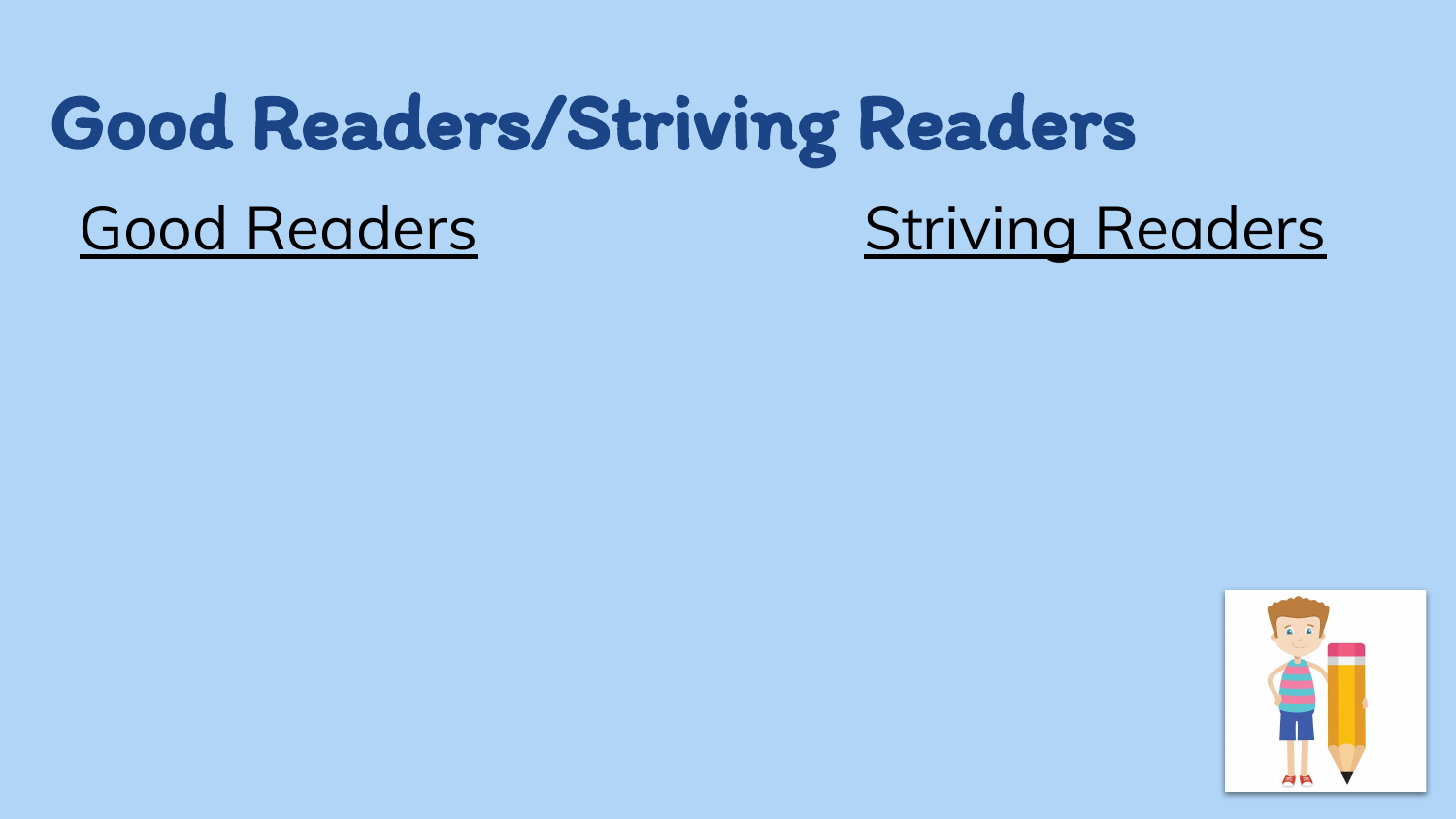#### Components of a Reading Program

- Oral Language
- Phonological and Phonemic Awareness
- Alphabetic Principle
- Word Study/Word Identification
- Fluency
- Vocabulary
- Comprehension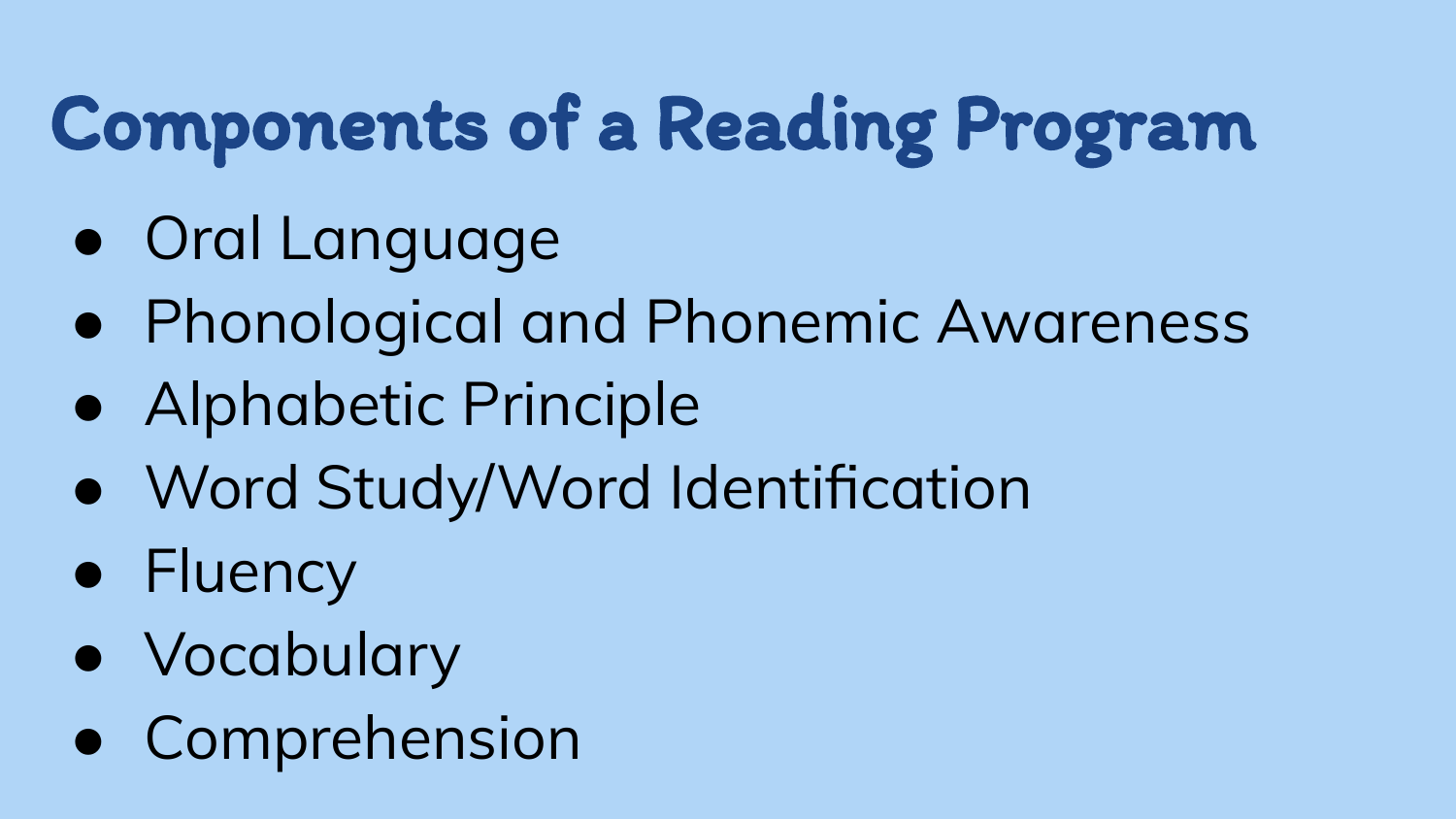Article Study

Activity--"Beginning Reading"

- In groups of three or four students your assigned pages
- Capture the main ideas
- Record ideas
- Be prepared to share your ideas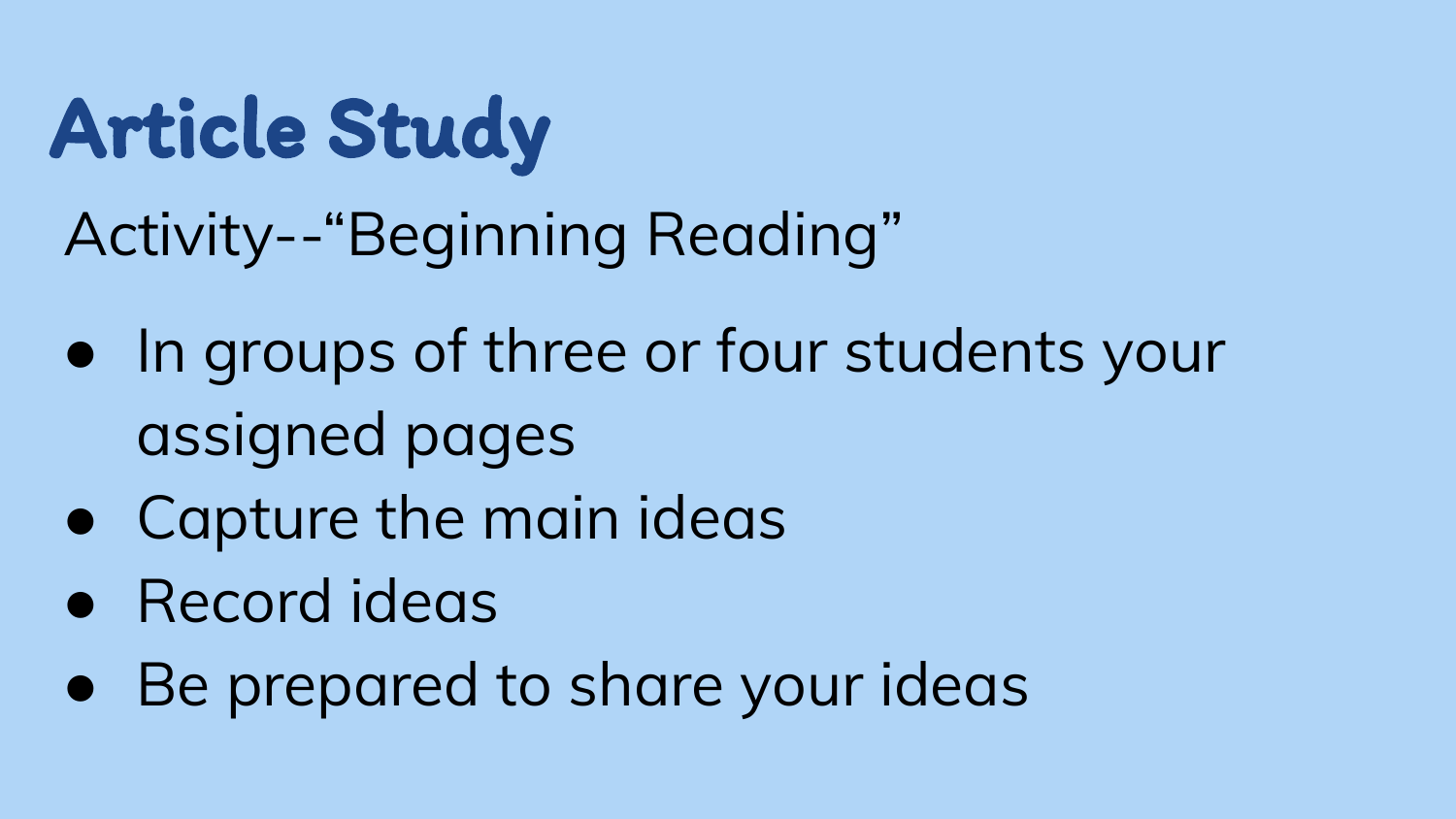# Oral Language and Listening

- A strong foundation in oral language must be built to promote success in reading
- Listening and speaking go hand in hand
- Good listening skills will aid a student in developing good speaking skills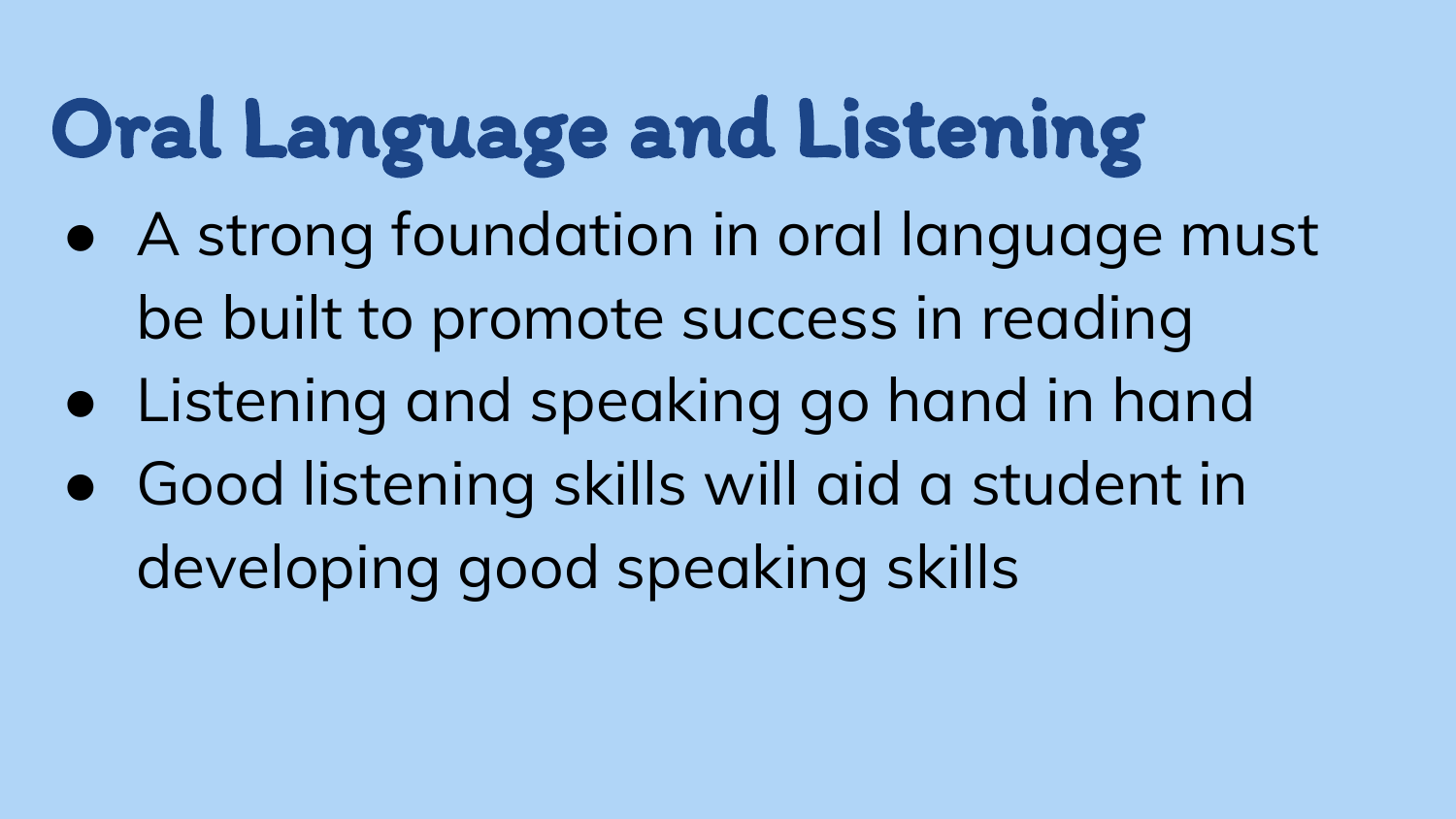#### Listening Skills

Students must learn to become active listeners and to ask relevant questions

#### Model good listening skills

- Be attentive to the speaker
- Maintain eye contact with the speaker
- Encourage students to engage in conversation: "Tell me about your day"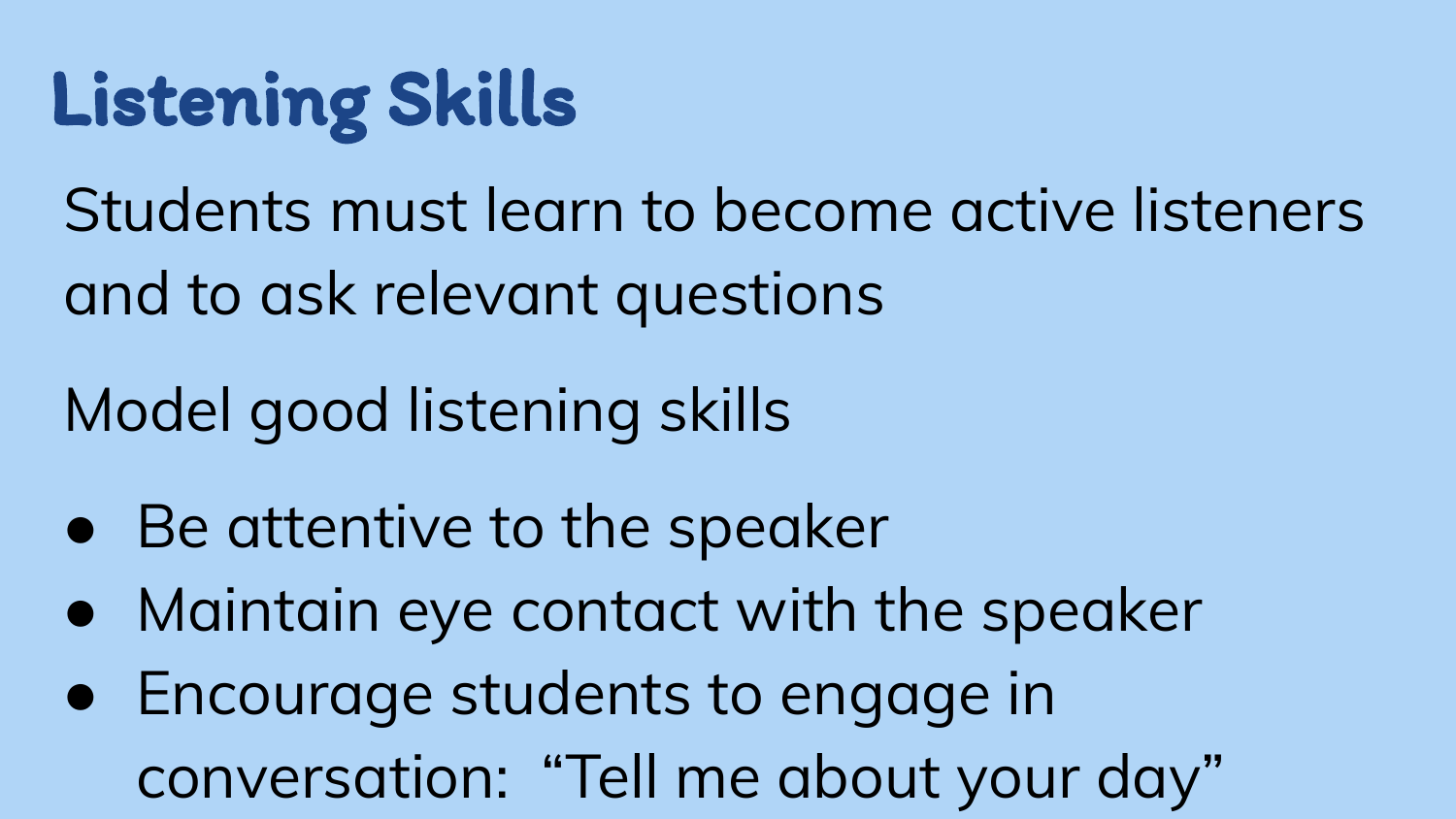# Developing Oral Language

- Circle time experiences
- Read-aloud sessions
- Center time
- Small group or one-on-one instruction

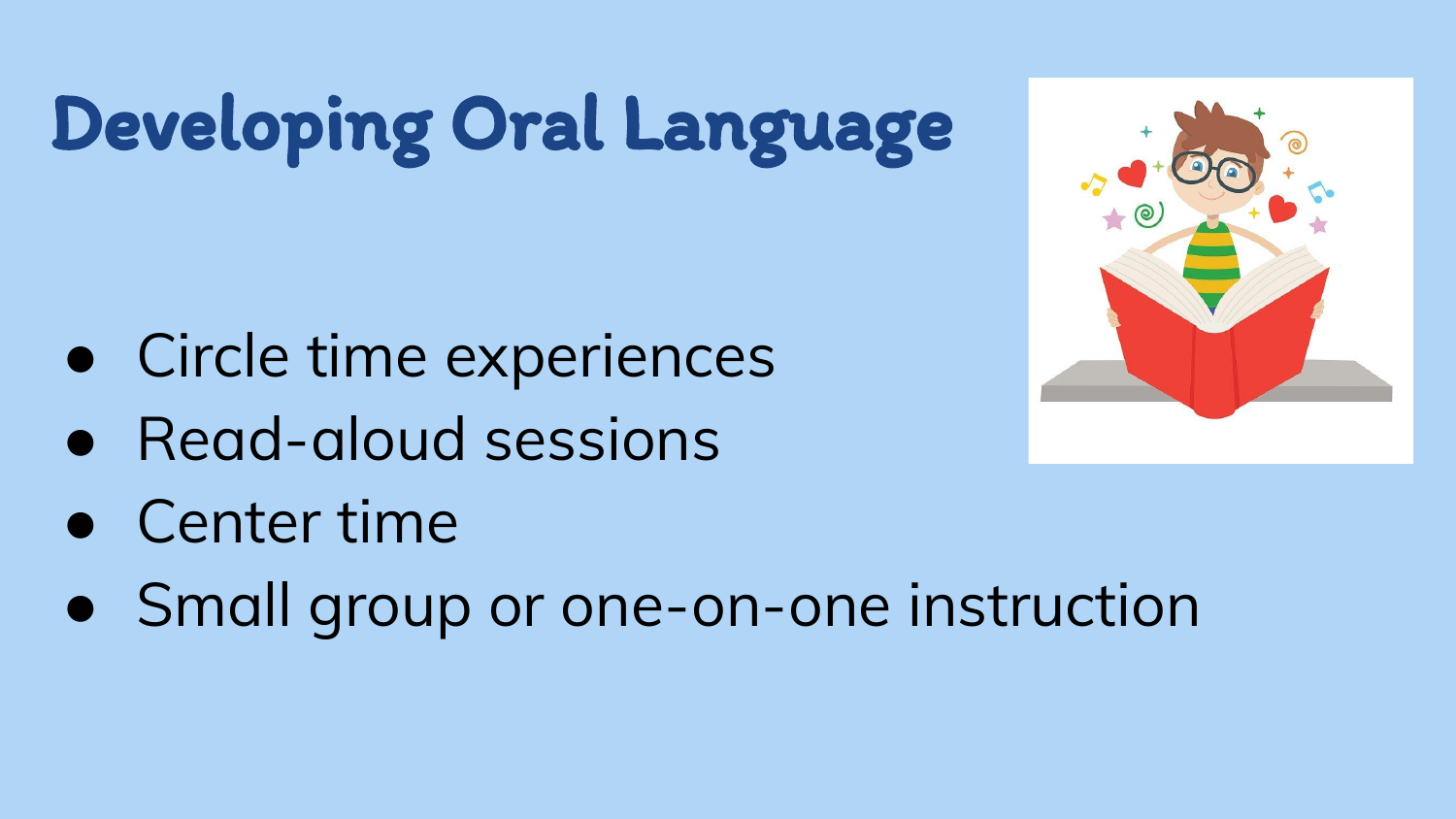#### Oral Language Assessment

- Observe students
- Monitor daily activities
- Keep anecdotal (written) records
- Collect samples of work
- Use checklists
- Conduct progress monitoring assessments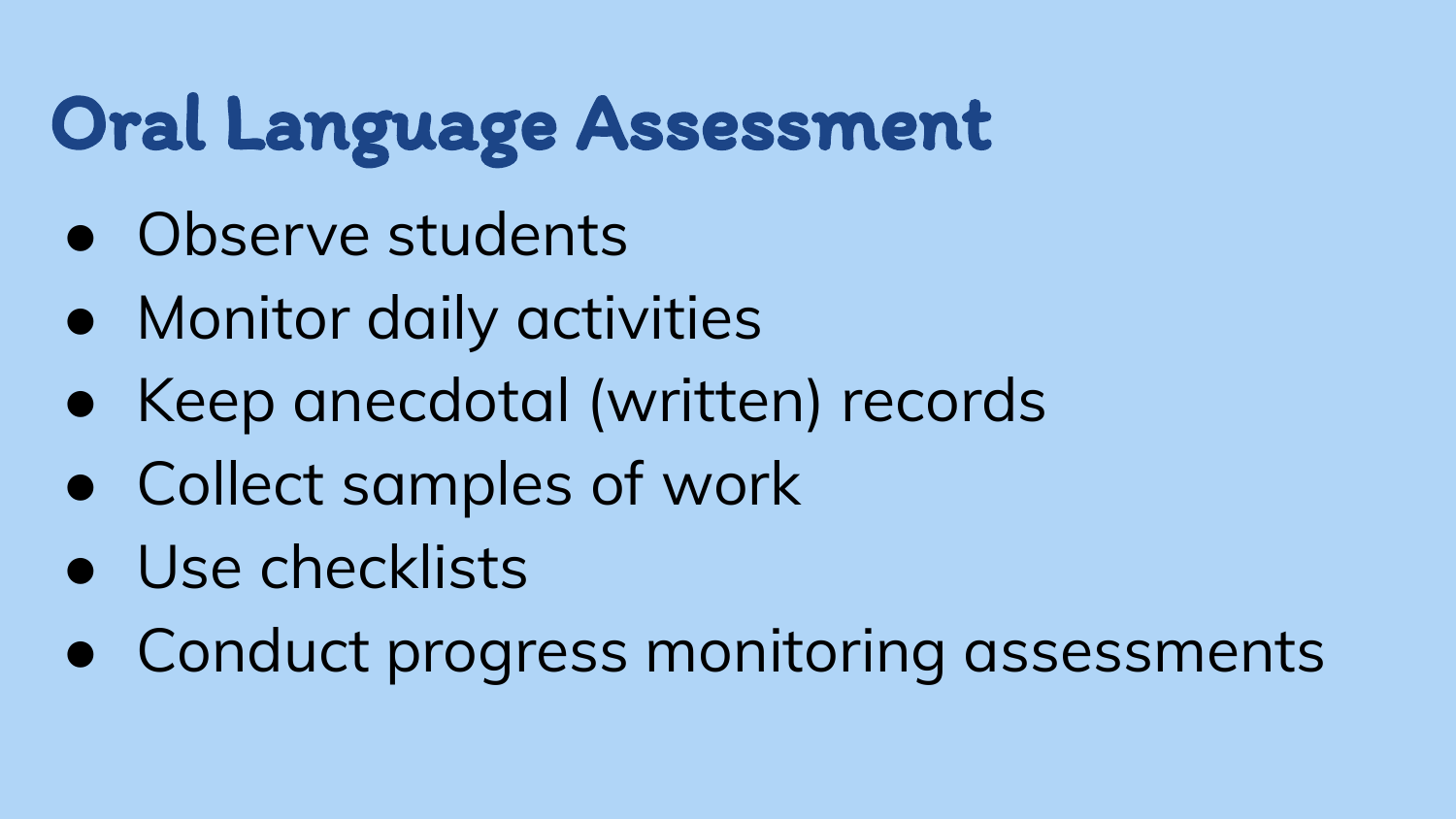# Phonemic and Phonological Awareness

Directly teaching phonological awareness, phonics, and comprehension skills in an environment that is literature and language rich, promotes a higher rate of success for students when they are learning to read.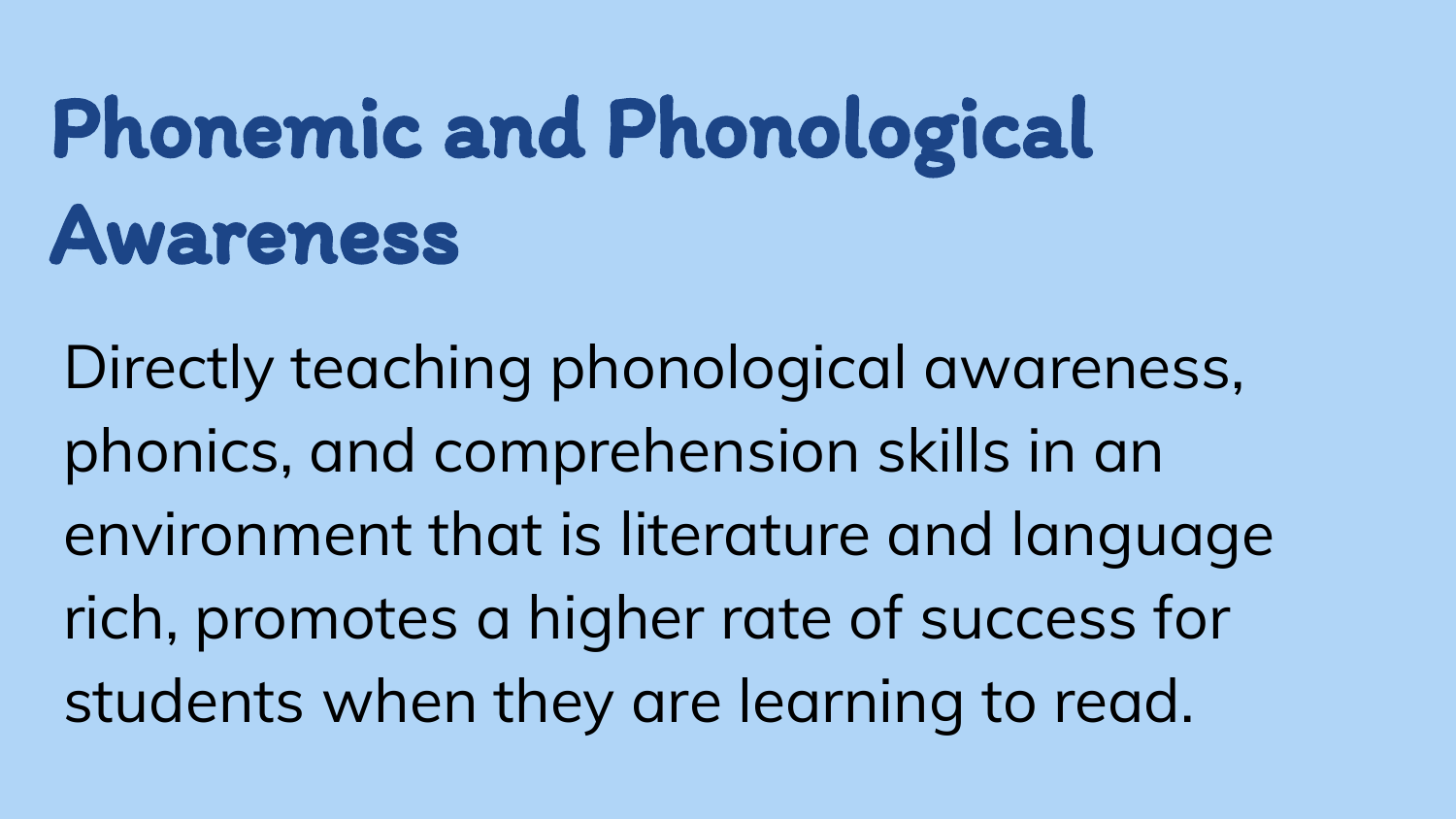#### Phonemic Awareness

- Phoneme-smallest unit of sound in spoken language
- Phonemic Awareness-the ability to hear, identify, and manipulate the phonemes in spoken words
- Phonics-the relationship between sounds and letters; it is a visual skill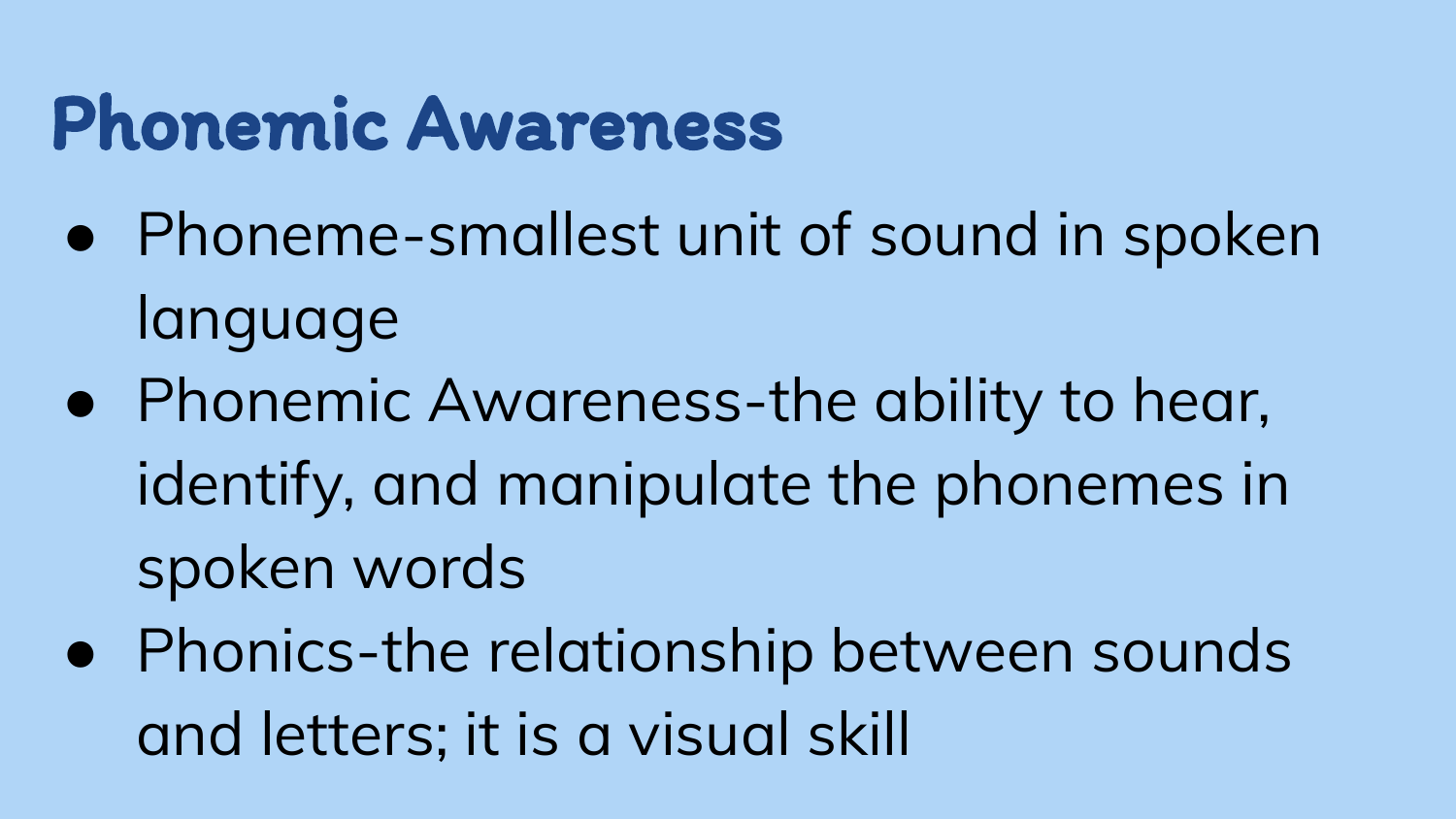#### Phonemes



#### 26 Letters

40 Phonemes in the English language

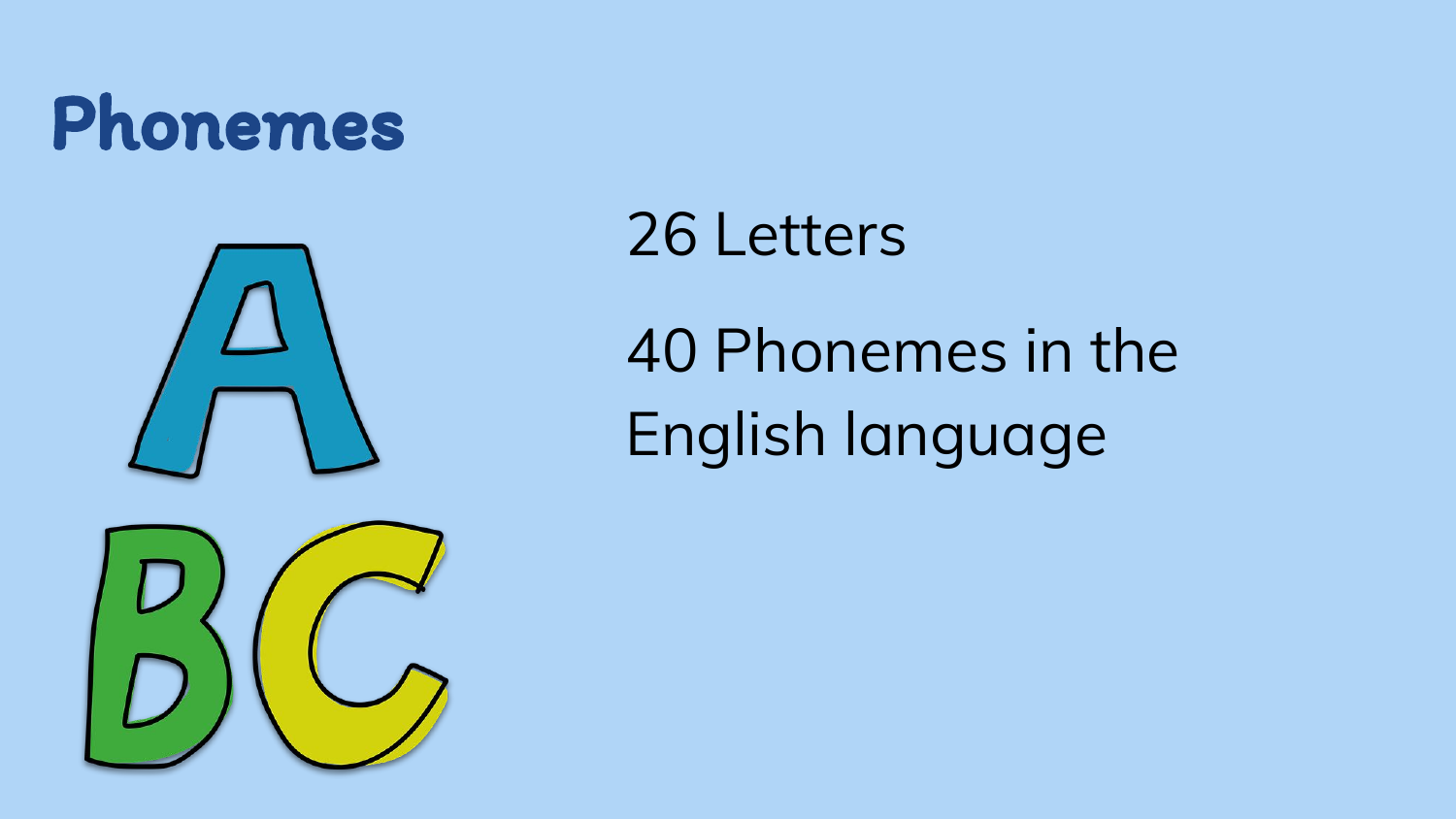#### Phonemic Awareness Activities

1. **Isolate the sound**

Example: The first sound in map is /m/

2. **Blending**

Example:  $/m/ - /a/ - /p/$  is map

3. **Segmenting**

Example: The sounds in map are /m/ - /a/ - /p/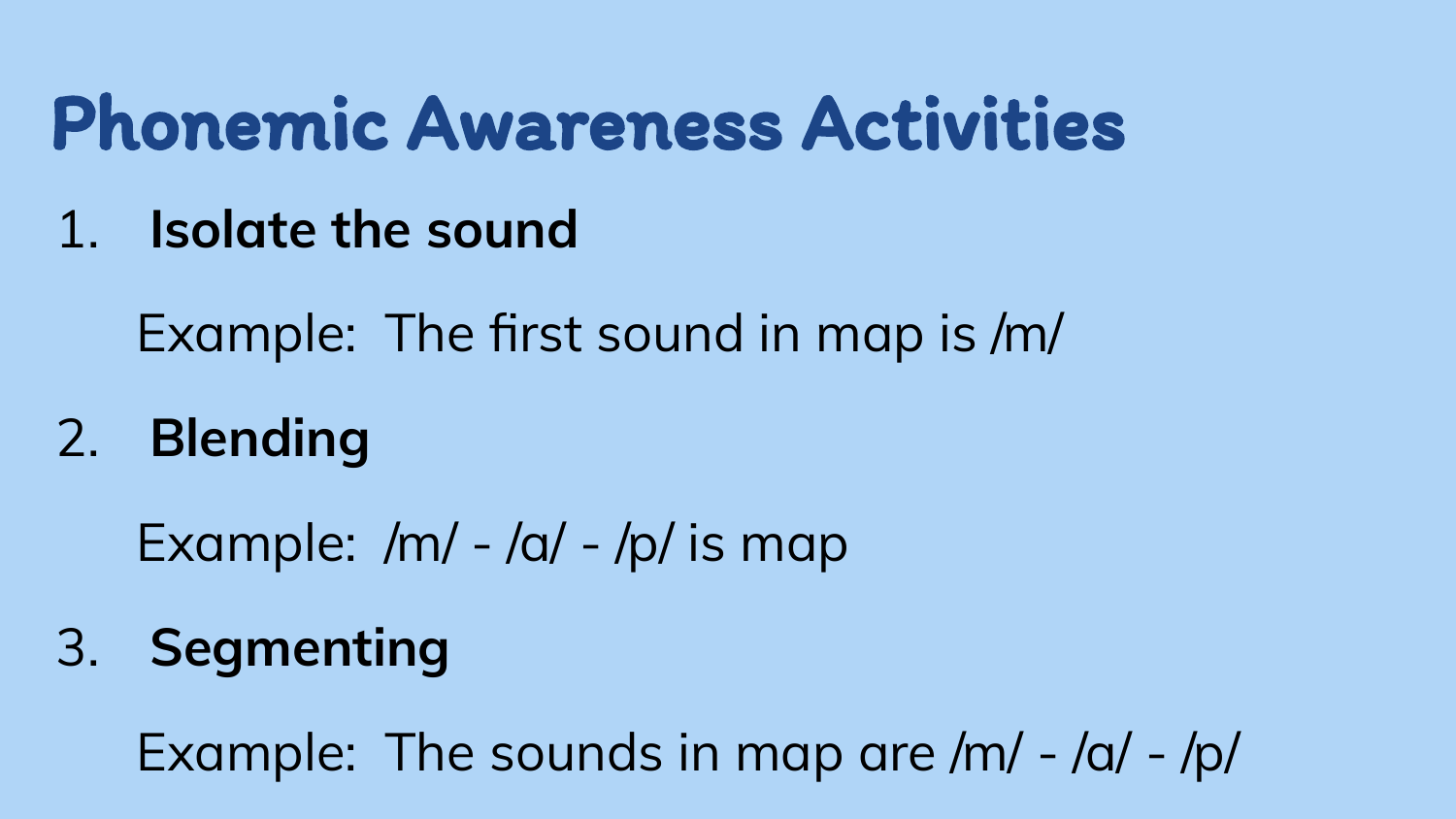Phonemic Awareness Activity How many phonemes?

- $\bullet$  Map  $\frac{3}{2}$  phonemes
- Dog \_\_\_ phonemes
- Cheese \_\_\_ phonemes
- Clam \_\_\_ phonemes
- Shout \_\_\_ phonemes

Tap a pencil or clap for each phoneme heard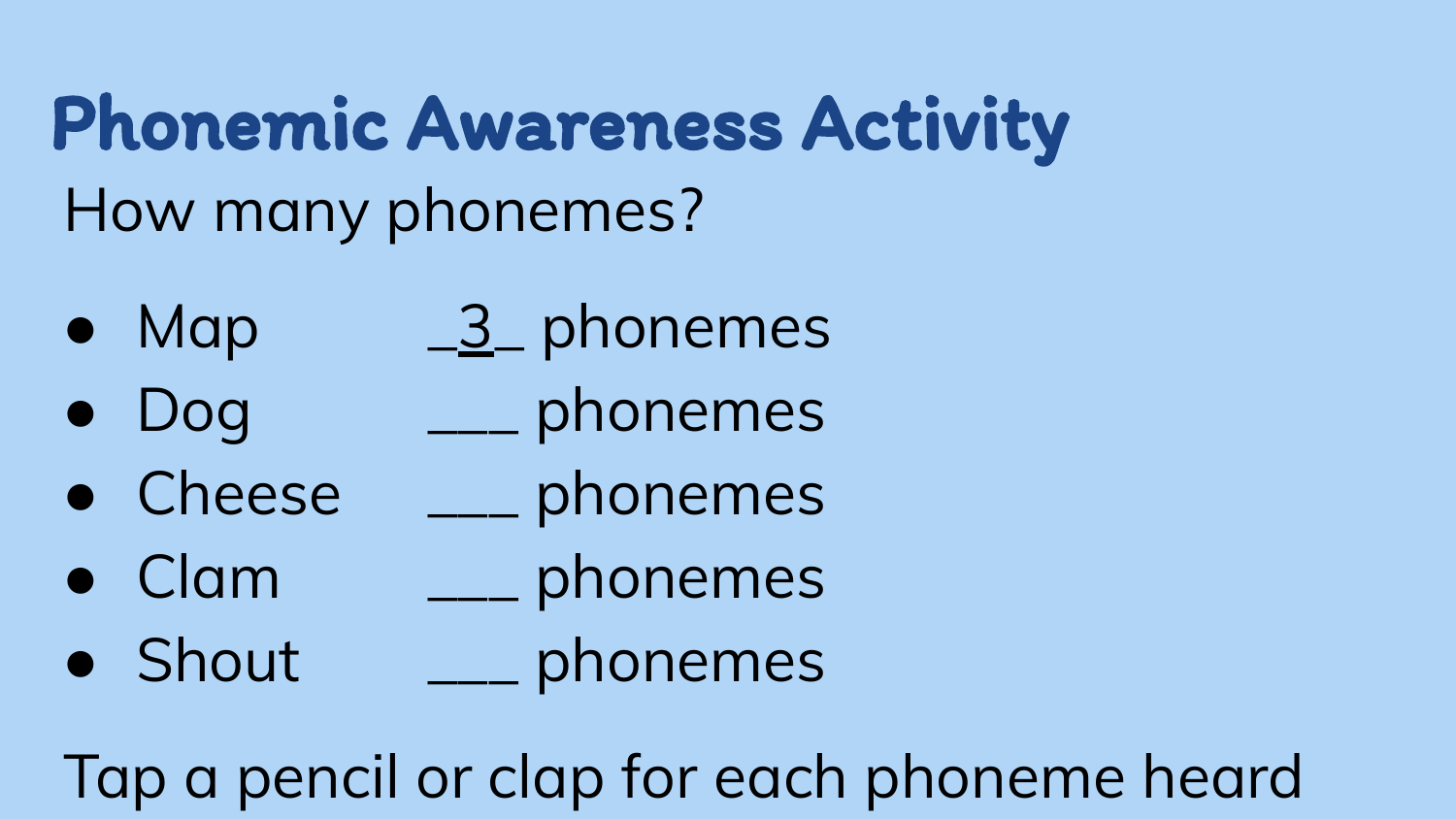# Phonemic Awareness Activity Rhyming

- Students first learn to master RHYMING words--this helps them build patterns ○ Identify whether pairs of similar words are the same or different
	- Identify whether words begin or end with the same sound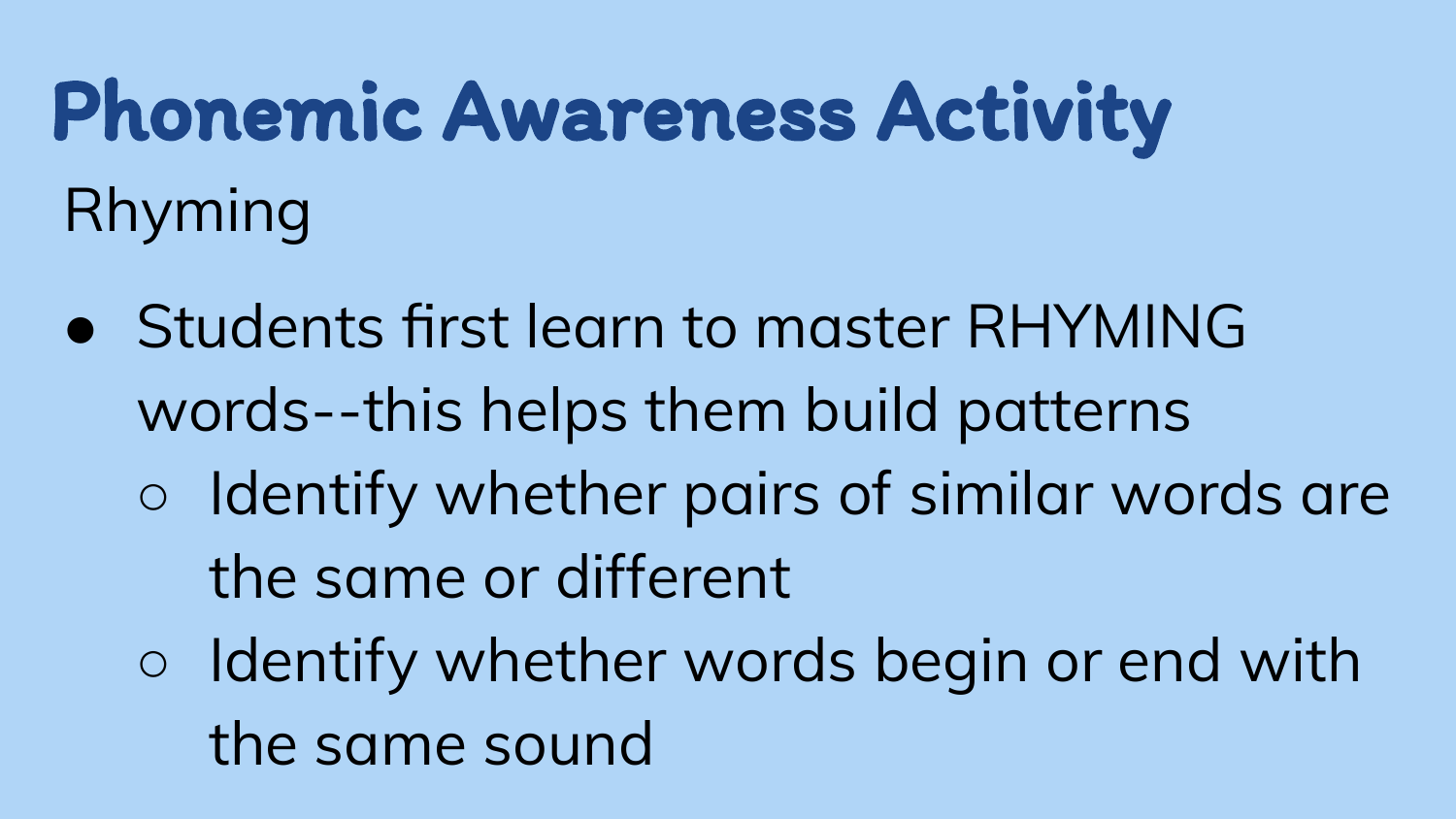# Phonemic Awareness Instructional Strategies

Onset--initial consonant or consonant cluster of a one-syllable word

Top /**t**/op

Shell /**sh**/ell

Rime--the vowel and consonant following the onset Top t/**op**/

Shell sh/**ell**/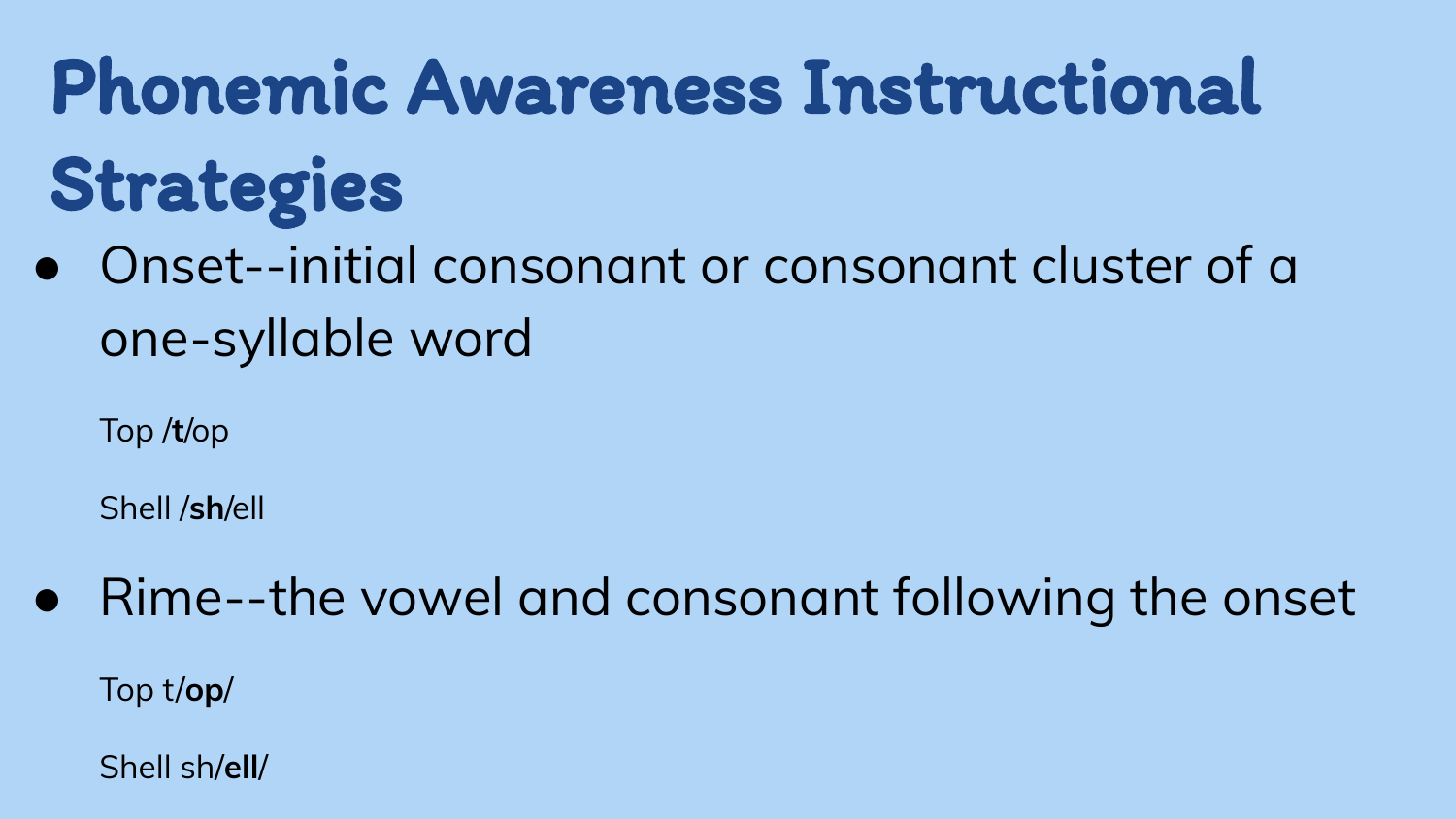#### Alphabetic Principle

- The ability to recognize that letters represent sounds
- Development
	- 1. Letter recognition
	- 2. Letter-sound correspondence
	- 3. Sounding out words
	- 4. Words into sentences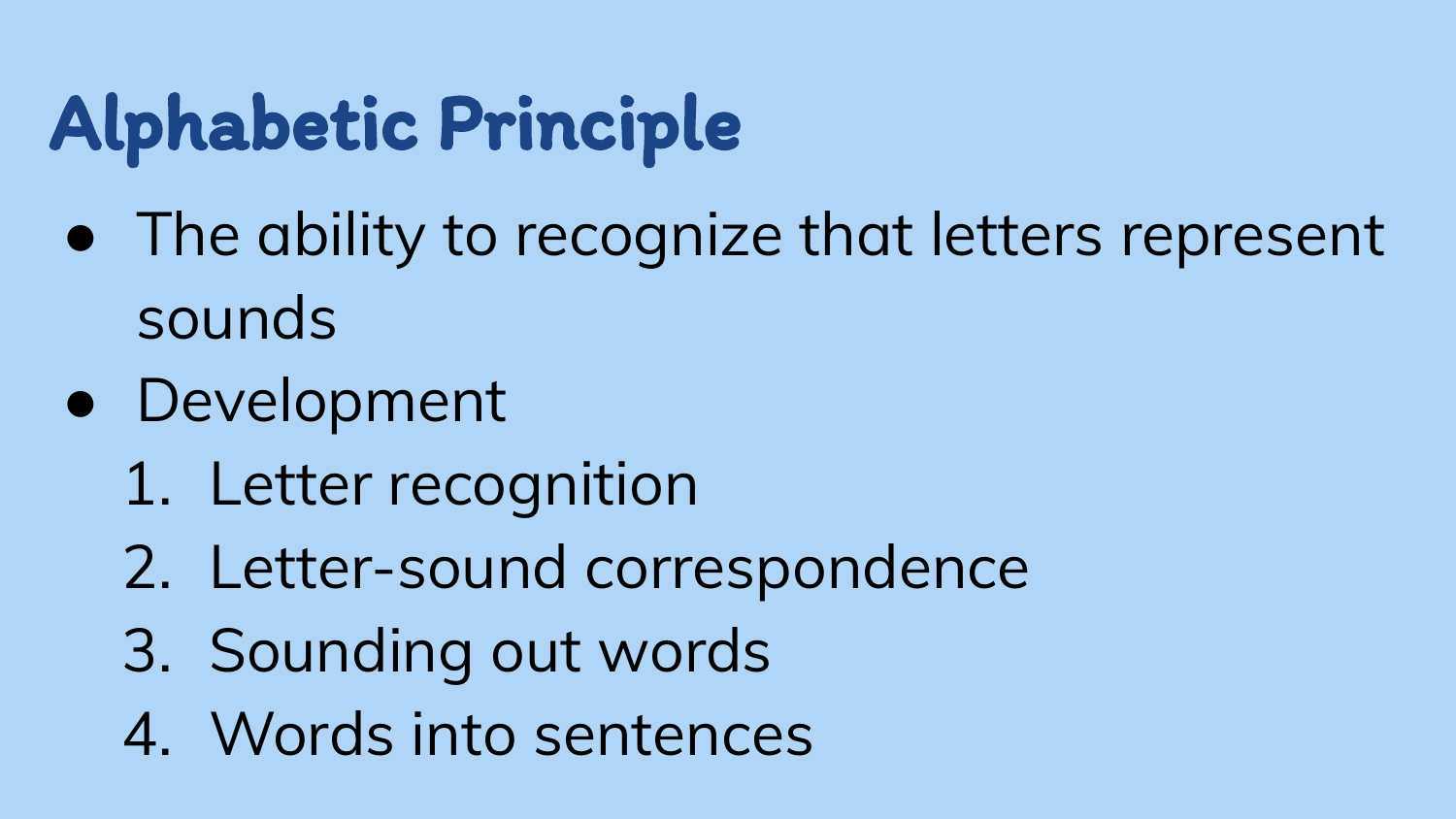# Alphabetic Principle Instructional Strategies

#### **Letter Recognition**

- Knowing the names of the letters in the alphabet
- Knowling the sounds of the letters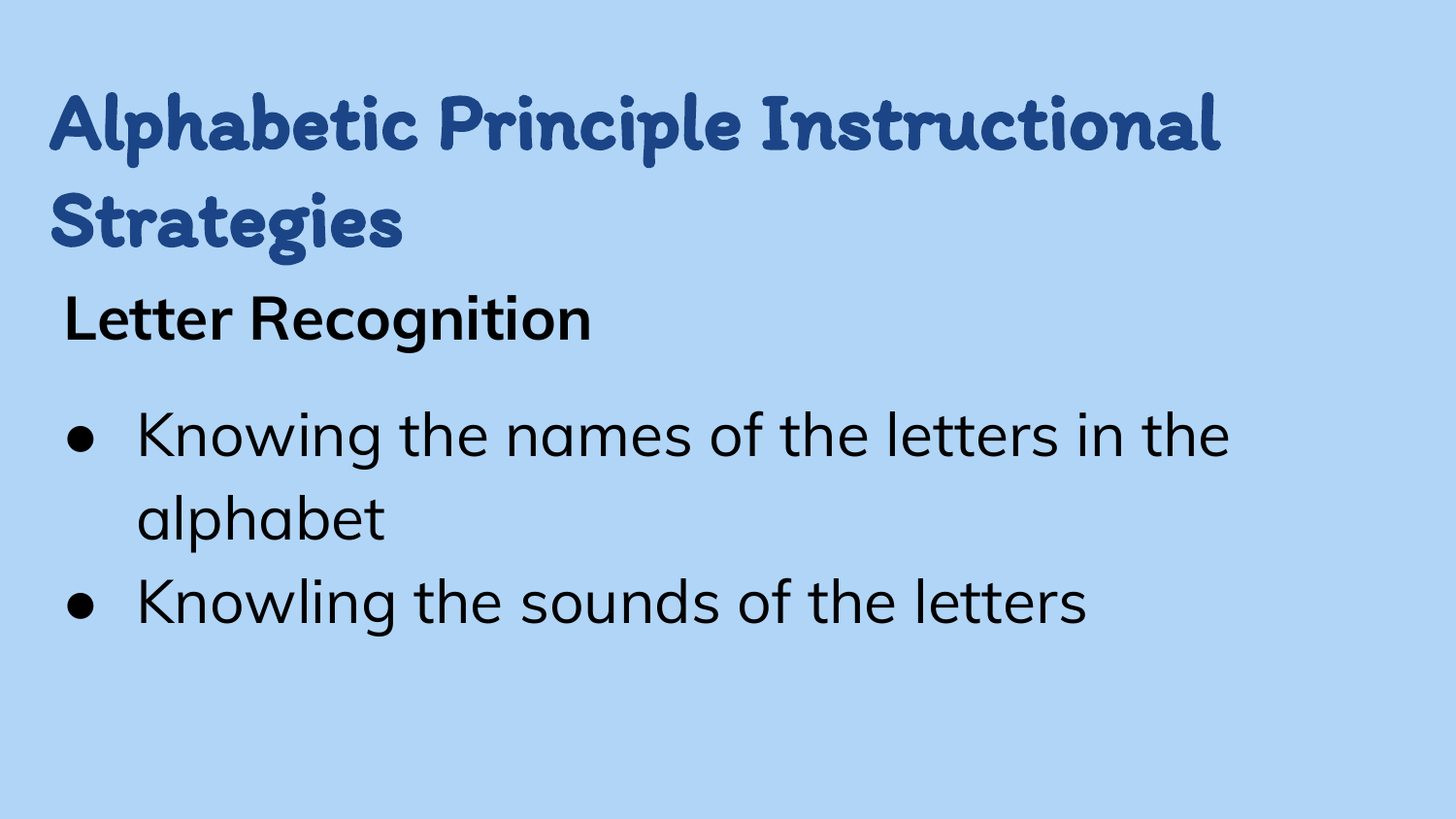## Alphabetic Principle Instructional Strategies

**Letter-Sound Correspondences**

- Teach more frequently used letters and sounds
- Establish a logical order of introductions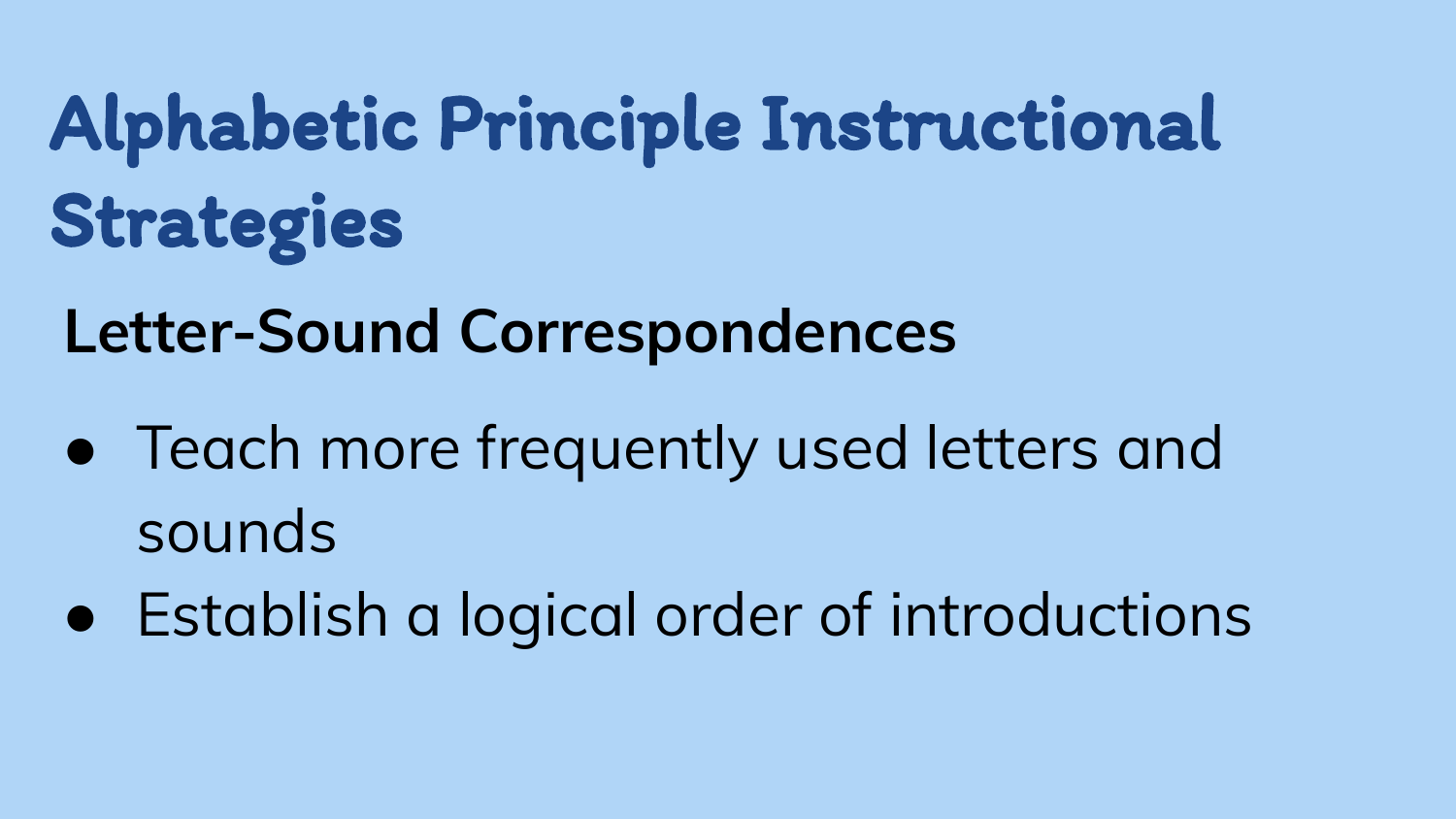Alphabetic Principle Instructional Strategies **Sounding out words**

- Important: a student will be able to sound out anything (decode), even gibberish, if taught letter-sound correspondence
- Can you sound out these words?
	- Tomtroy
	- Estergladen
	- Kiploganstein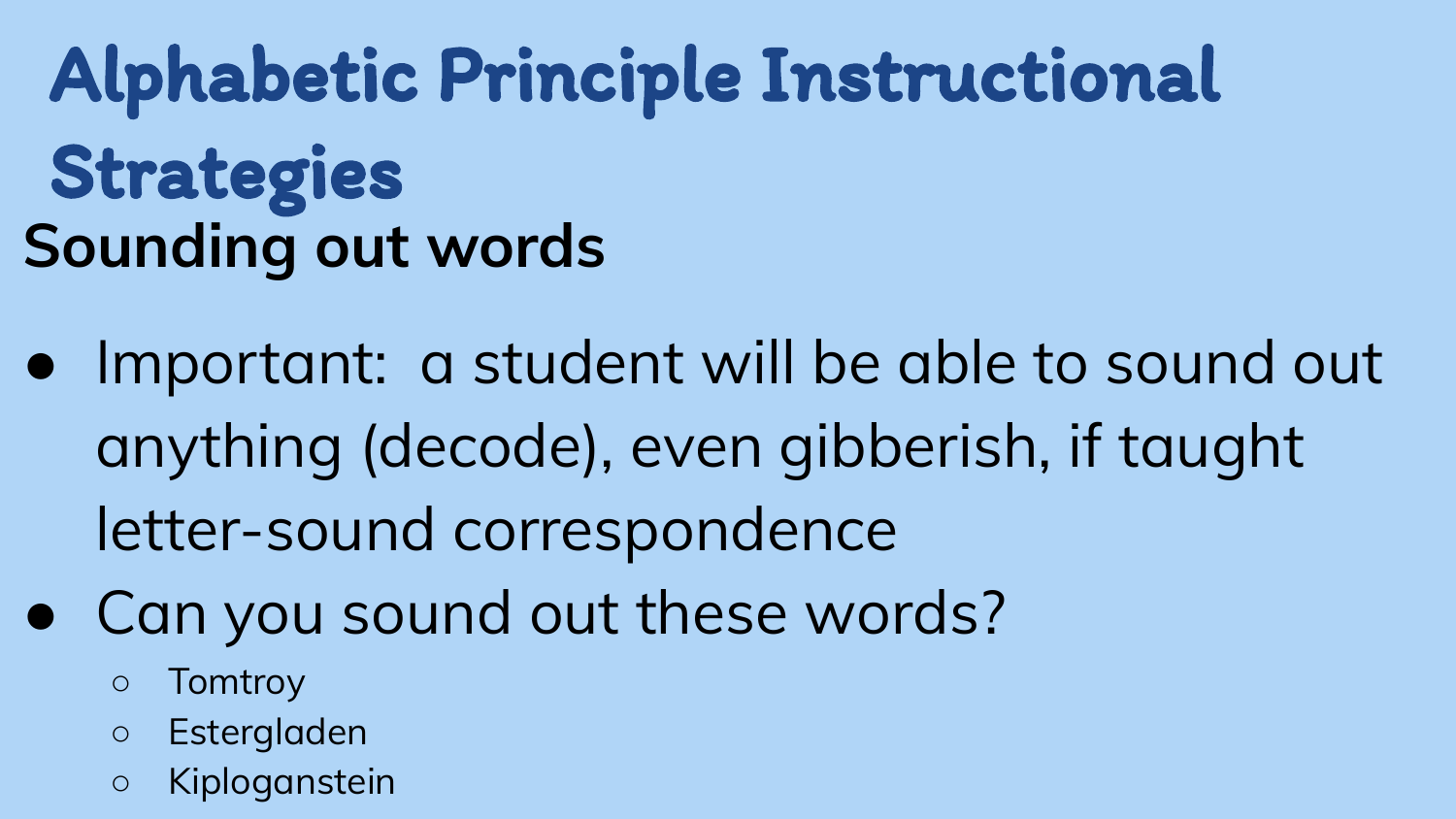# Alphabetic Principle Instructional Strategies

**Words to sentences**

When students are able to read words in isolation, they are then able to put the words together and form sentences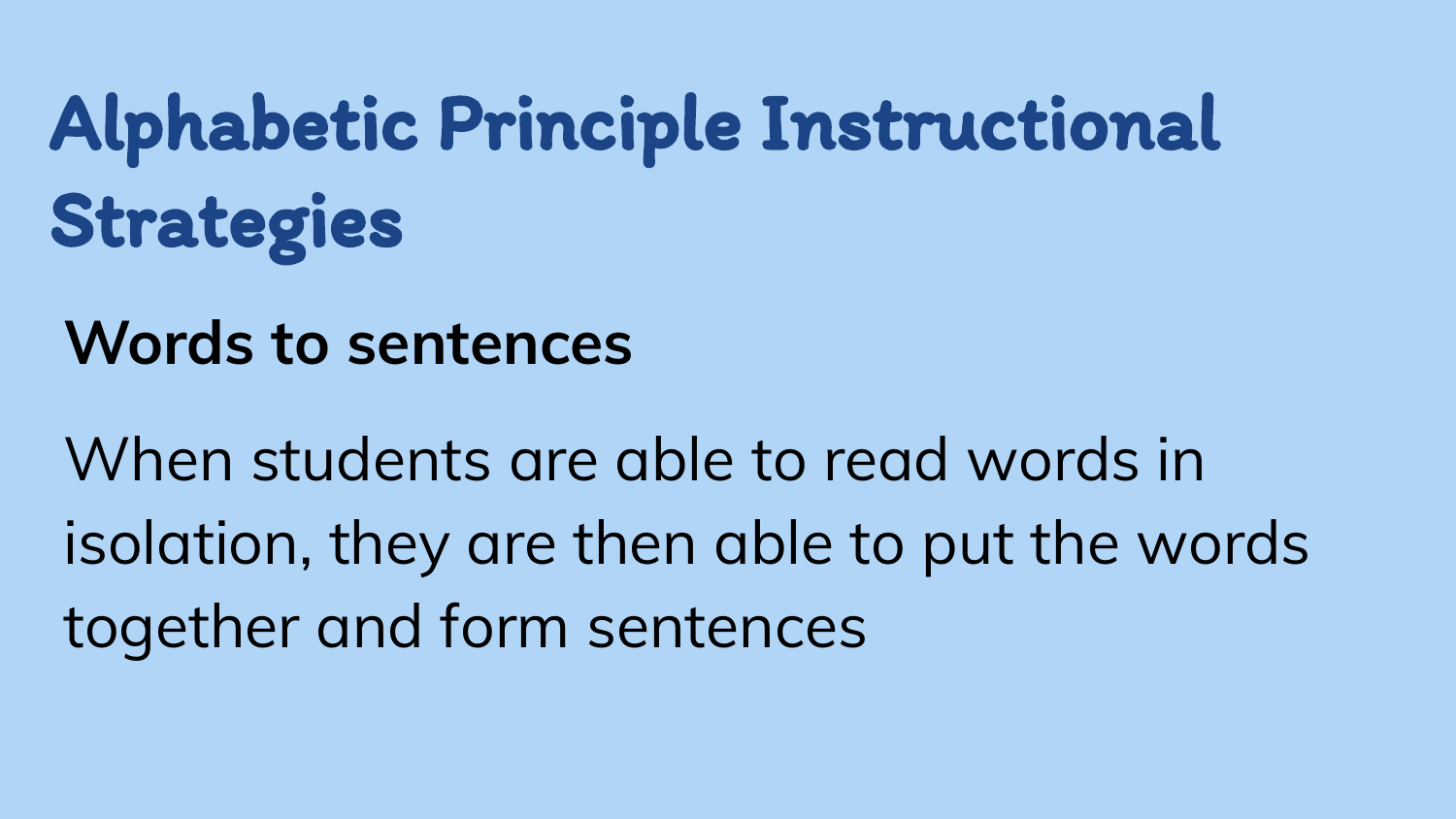#### Word Study/Word Identification

- Word analysis
- Word recognition
- Applying knowledge of letter sounds
- Alphabetic principle
- Root words
- Greek and latin morphemes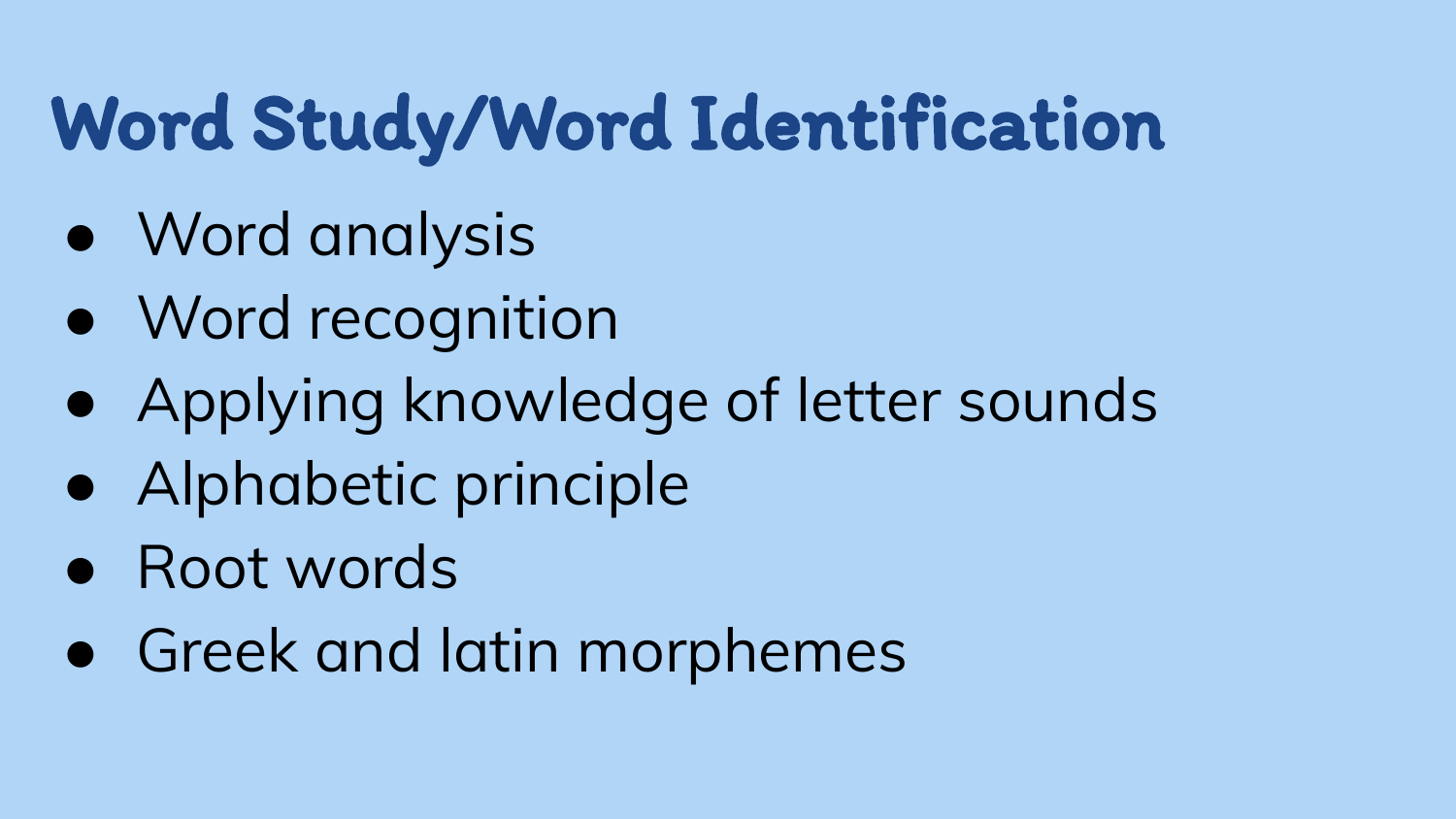#### Word Study/Word Identification Activities

- Structural analysis
- Word sorting
- Irregular word practice
- Word walls

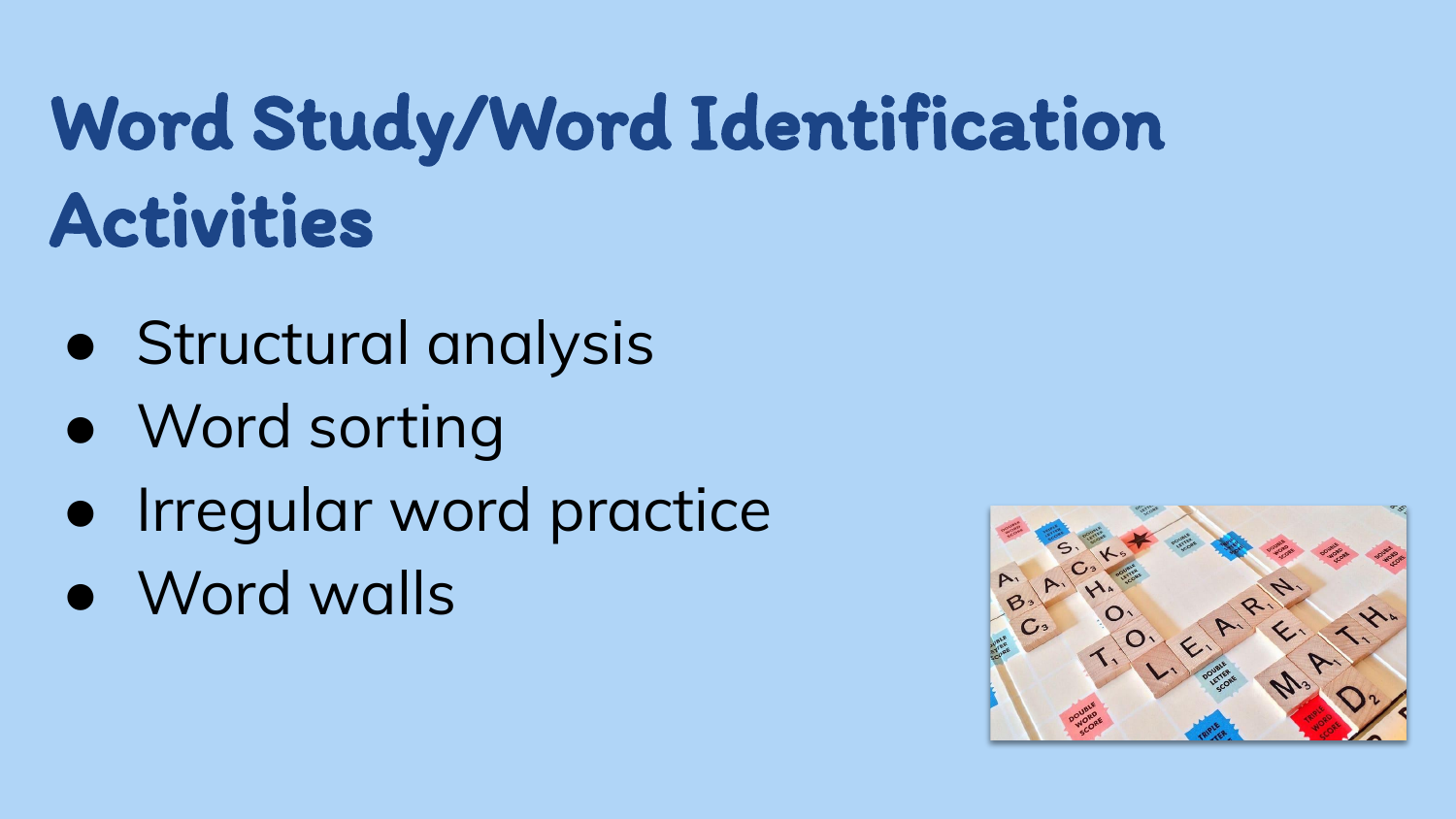### Fluency

- Fluency is a combination of reading rate/speed, accuracy, and prosody
- Fluent readers are able to focus their attention on understanding the text and are therefore better able to interpret the text, make corrections, and analyze materials.
	- (NAEP, 1995)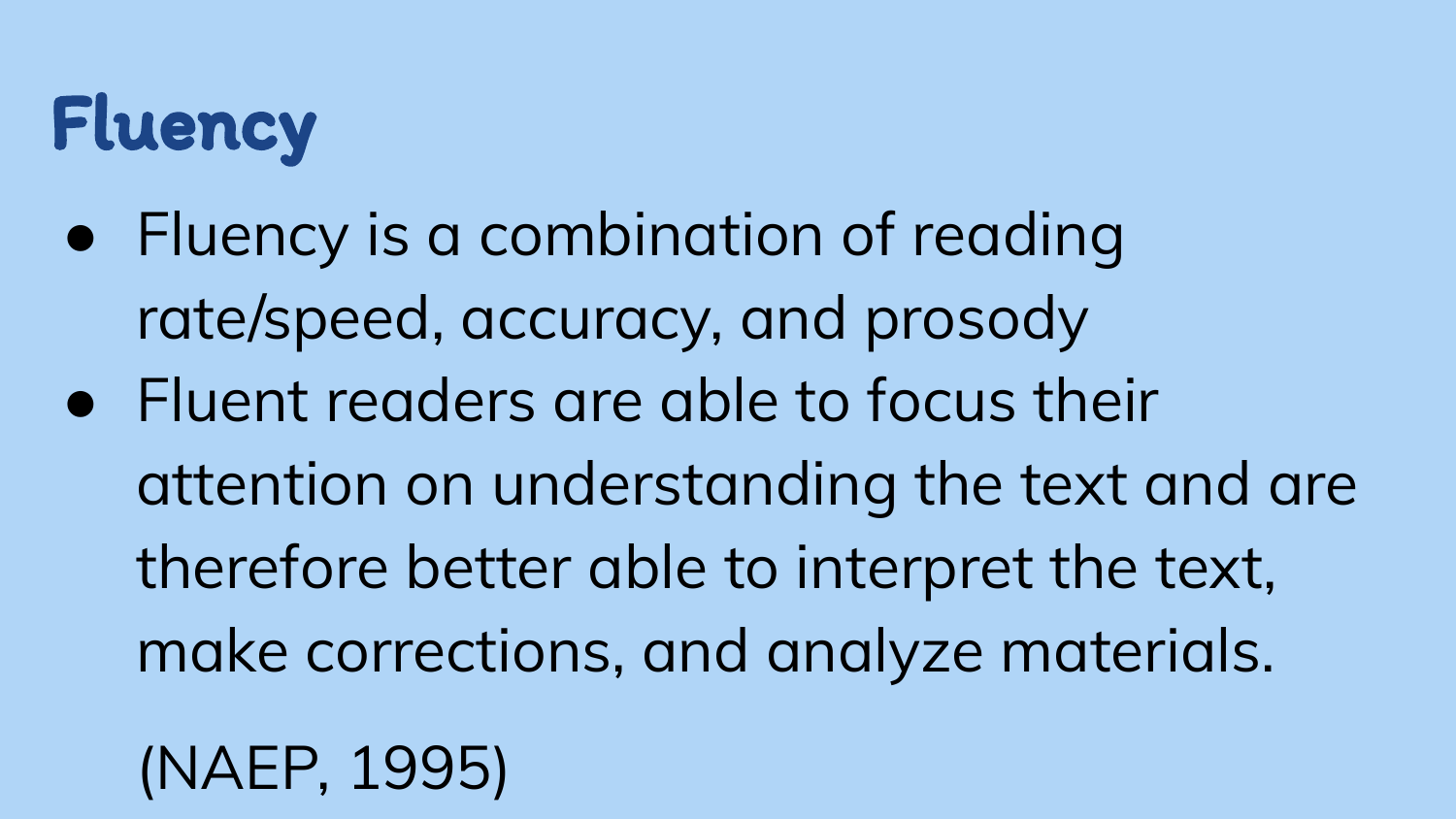#### Fluency and Automaticity

- Automaticity…
- Refers to a rapid and accurate level of word recognition
- Is achieved through many opportunities for practice on a regular basis with familiar/repeated text
- Is a precursor to effective fluency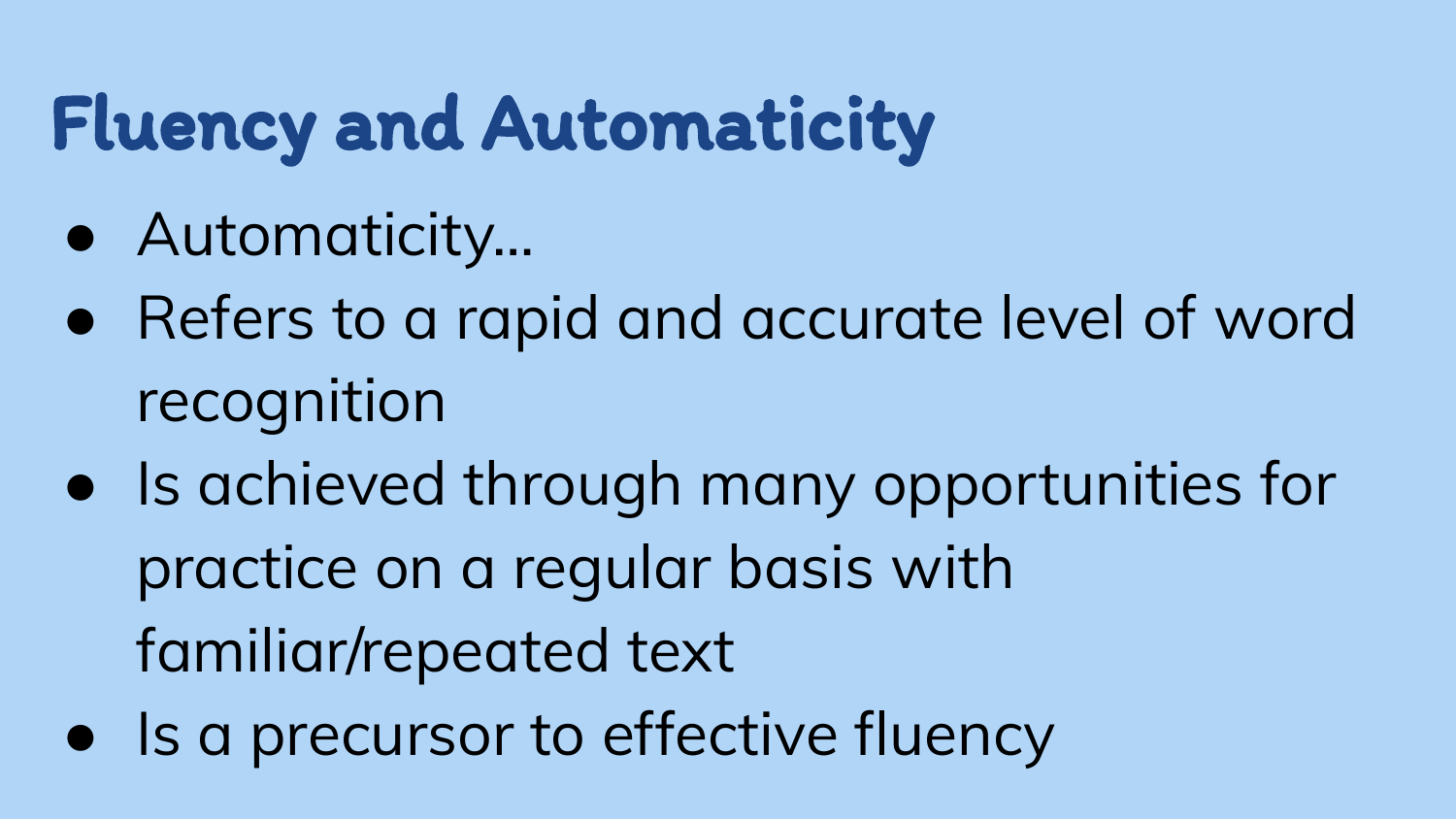#### Reading Fluency Levels

- 1. Independent Level--1 in 20 words are difficult (95% or above accuracy)
- 2. Instructional Level-1 in 10 words are difficult (90-95% accuracy)
- 3. Frustration Level-more than 1 in 10 words are difficult (less than 90% accuracy)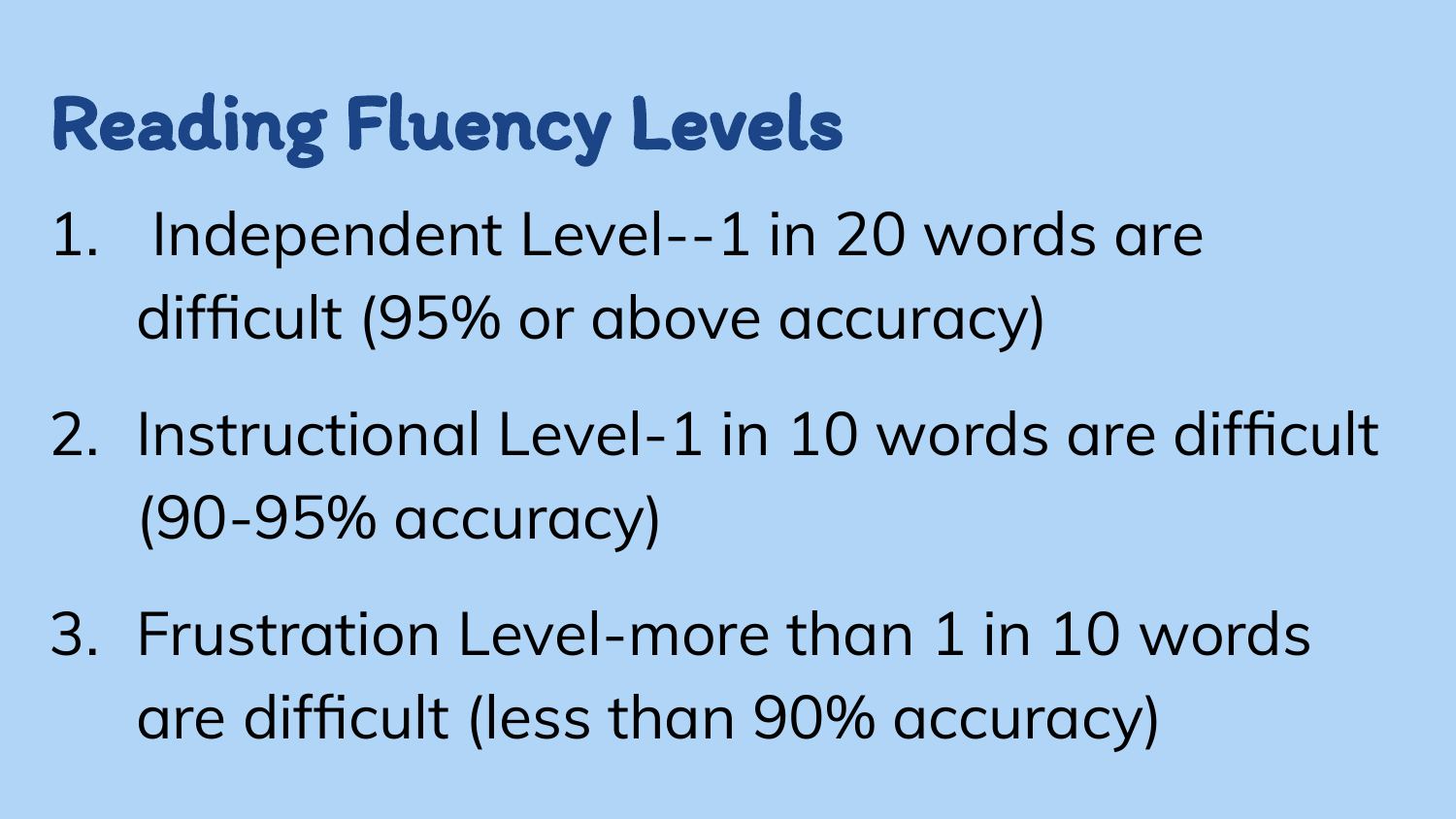#### Comprehension

- Understanding what was read
- Learning from what was read and applying information

Comprehension assessment involves more than asking students questions to assess their understanding.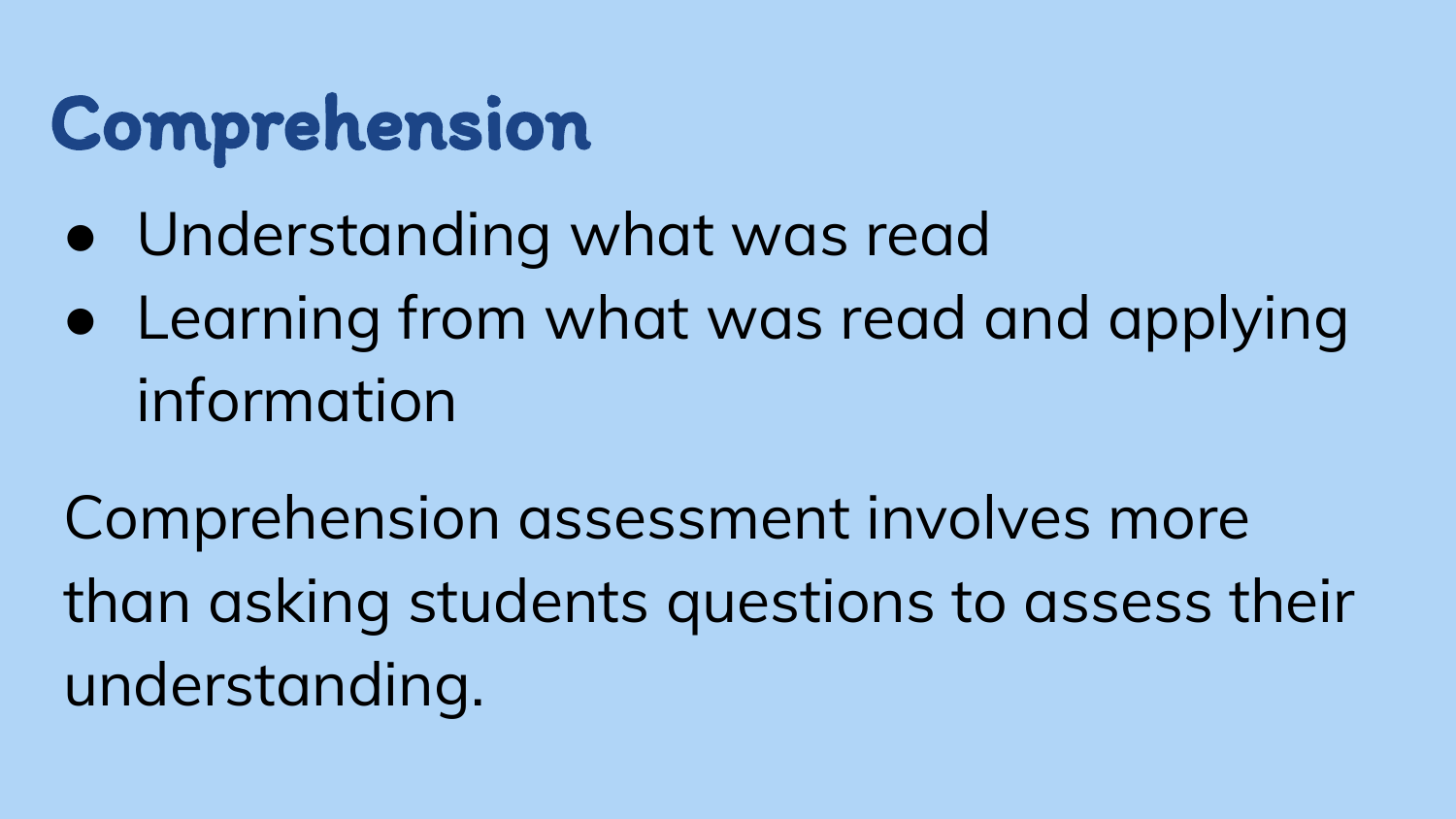#### How do we instruct for

#### Comprehension?

- "Commonly, the instructional procedures for
- developing comprehension are to simply have
- students read material and answer questions.

**...However, reading and answering questions is TESTING comprehension, not TEACHING comprehension."**

Bell, 1991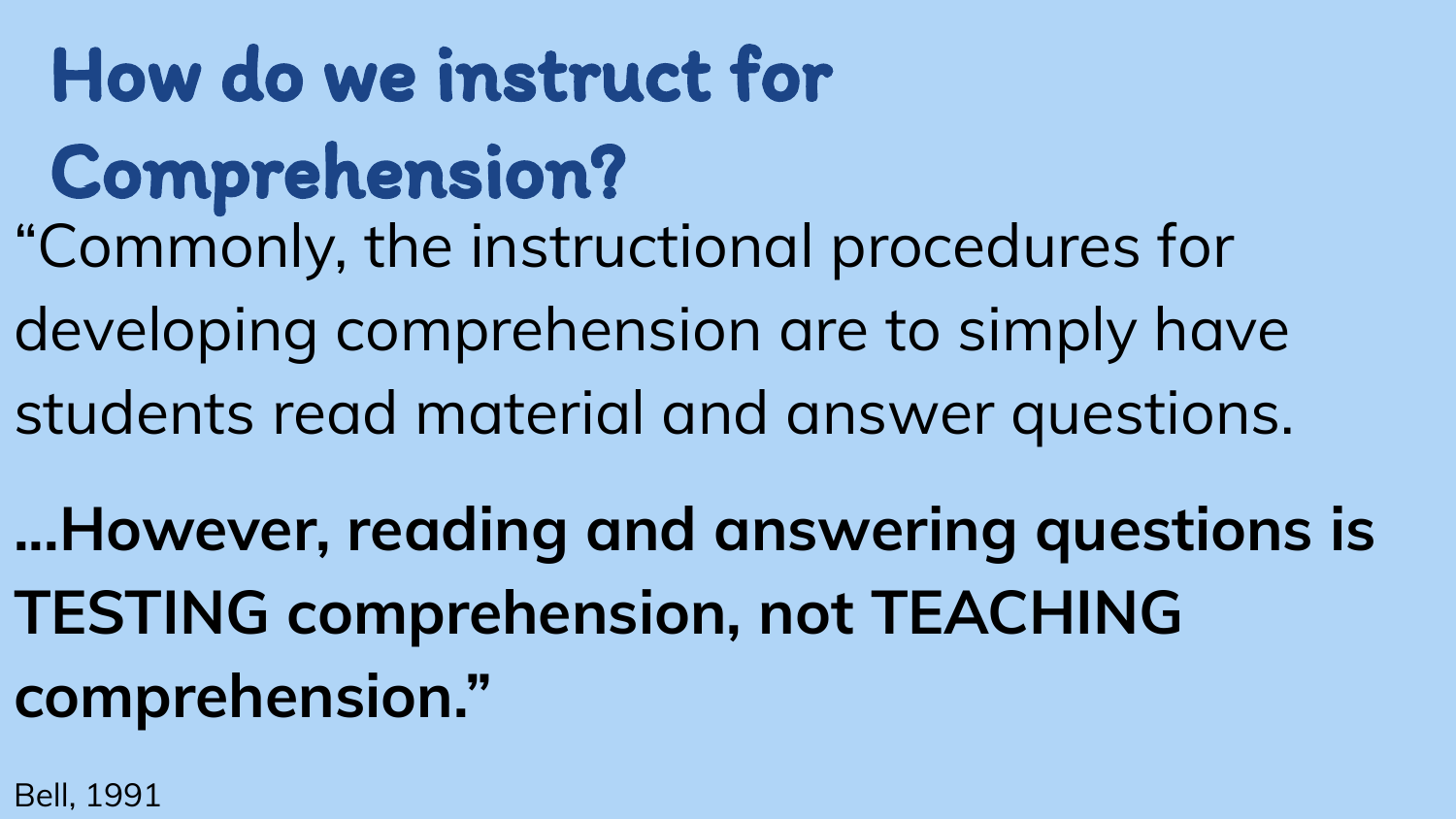#### Assessment Drives Instruction

Determining what students know directs instruction

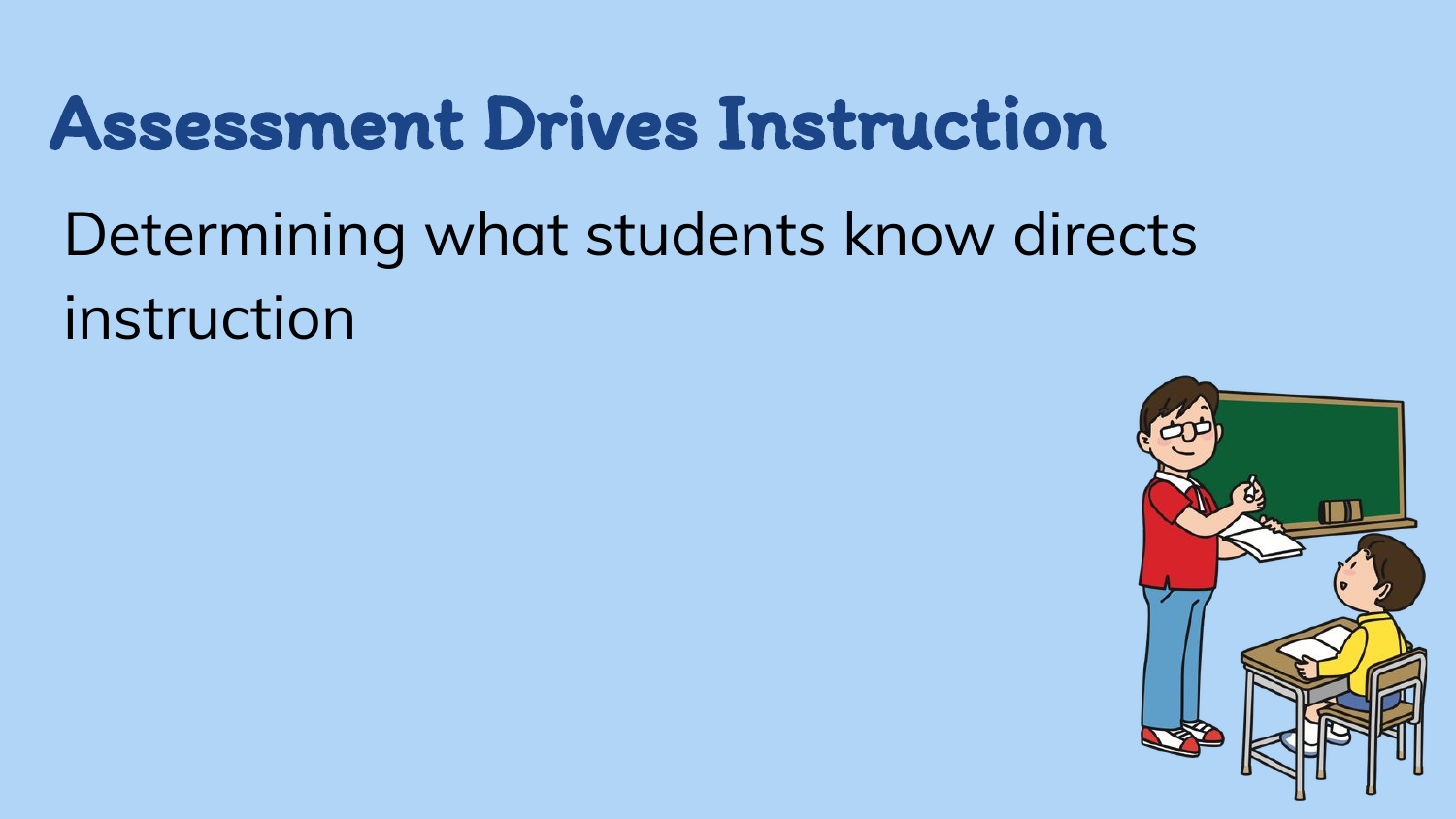## Different Types of Text

#### **Narrative Texts**

- Tell Stories
- Follow a familiar story structure
- Include story elements:
	- Characters
	- Setting
	- Plot
	- Resolution
	- Theme

#### **Expository Texts**

- Informational Text
- Are usually factual
- Present information in different ways
- Include informational books, content-area textbooks, newspapers, magazines, brochures, catalogues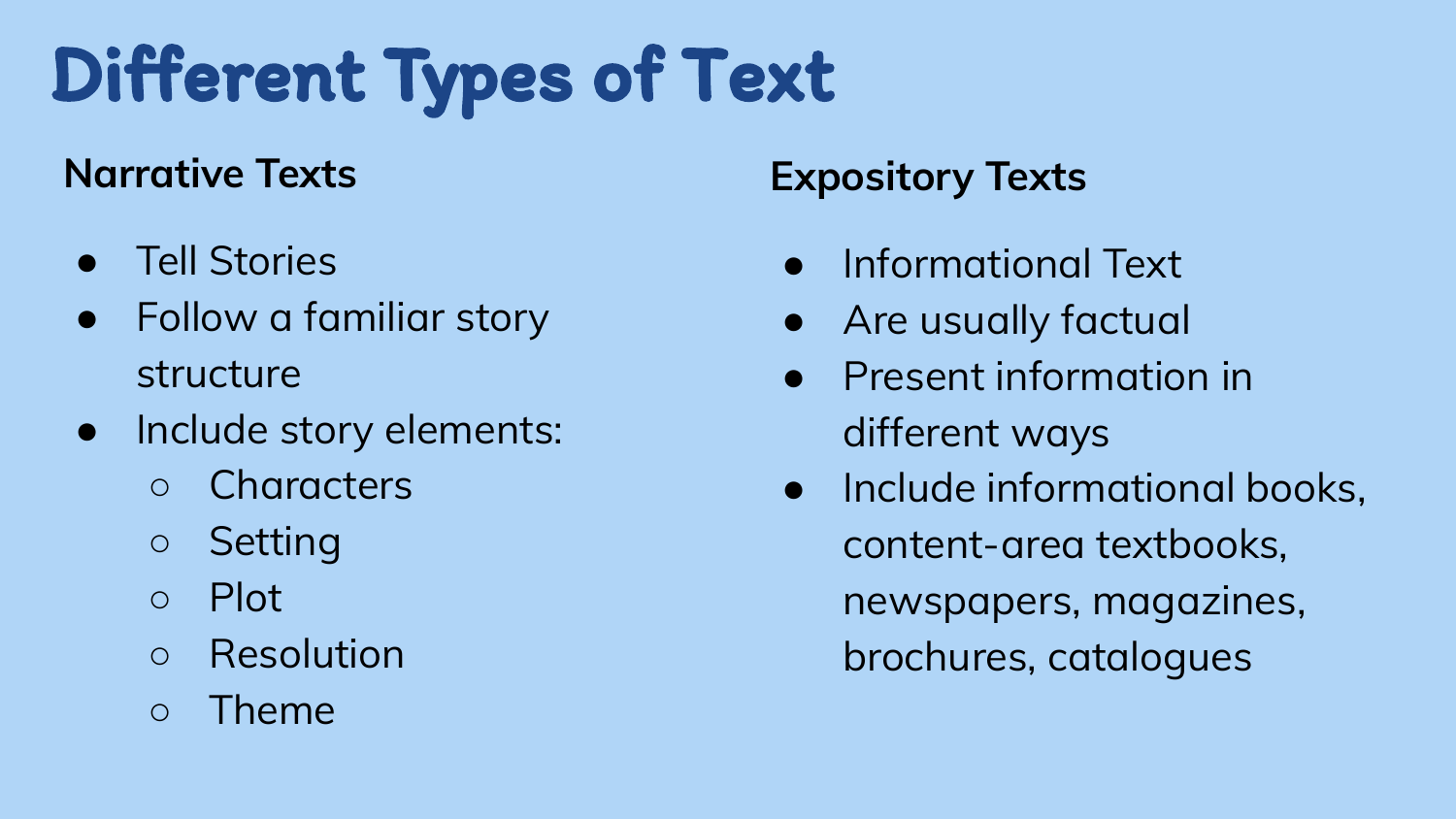# Comprehension Instructional Strategies

The teacher instructs students on how to monitor understanding and comprehension by implementing the following:

- Before Reading Strategies
- During Reading Strategies
- **After Reading Strategies**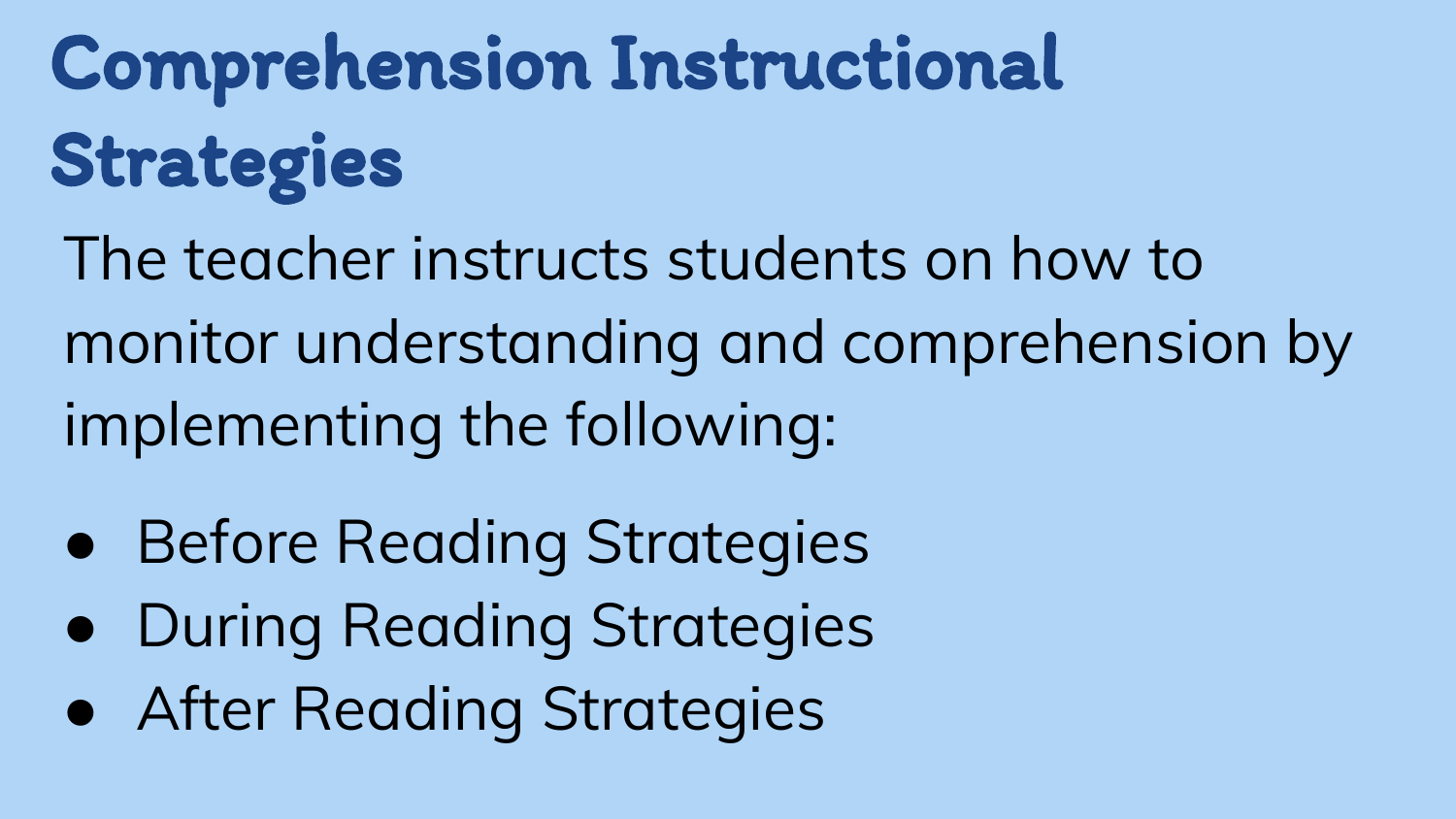# Comprehension Instructional Strategies

#### **Graphic Organizers**

- Help visual learner connect to information
- Help students remember important elements
- Guide students to think about a passage in an organized manner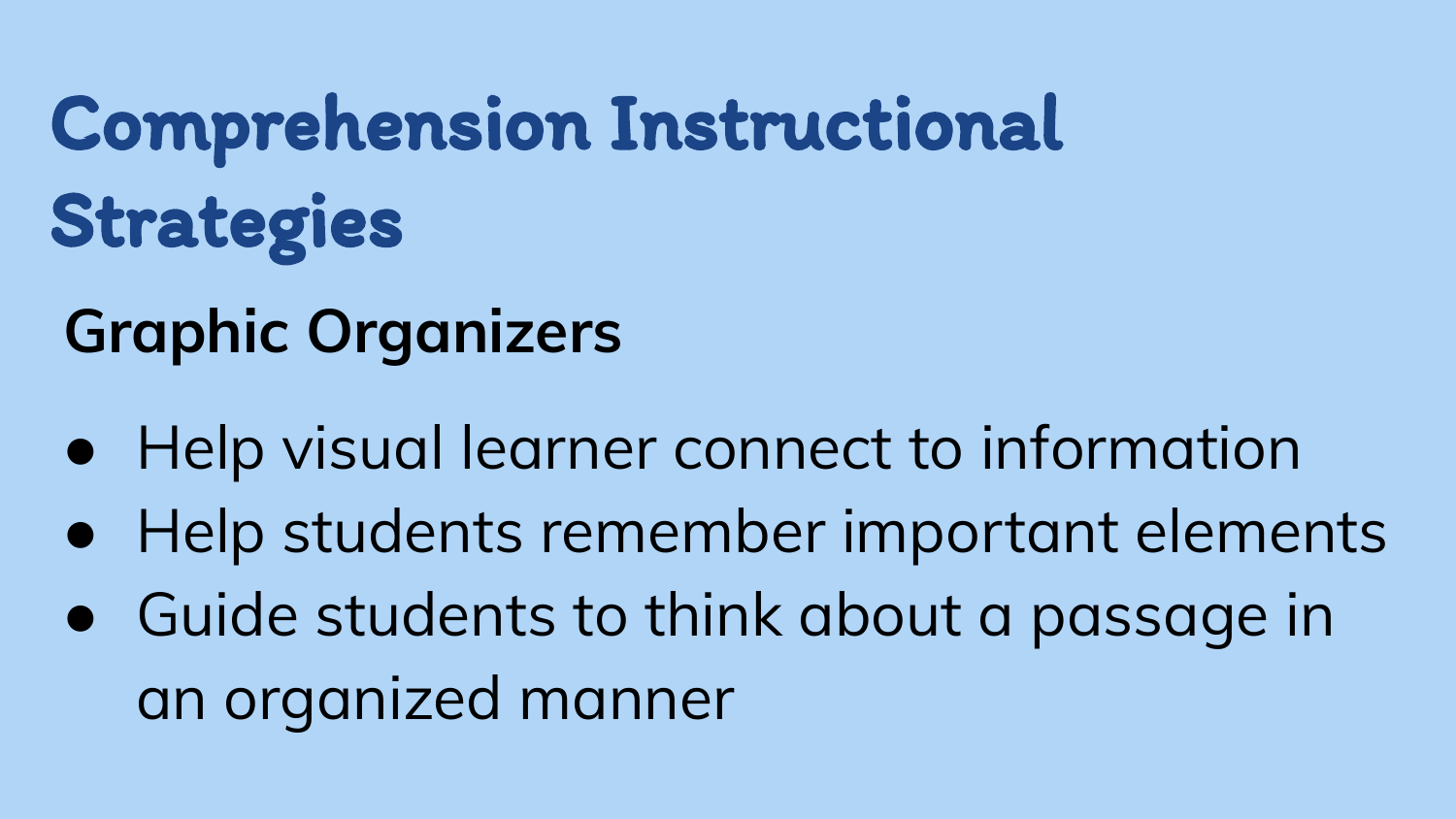| K-W-L Chart                |                        |                |
|----------------------------|------------------------|----------------|
| Used with expository texts |                        |                |
|                            |                        |                |
| <b>What I Know</b>         | What I Want to<br>Know | What I Learned |
|                            |                        |                |
|                            |                        |                |
|                            |                        |                |
|                            |                        |                |
|                            |                        |                |
|                            |                        |                |
|                            |                        |                |